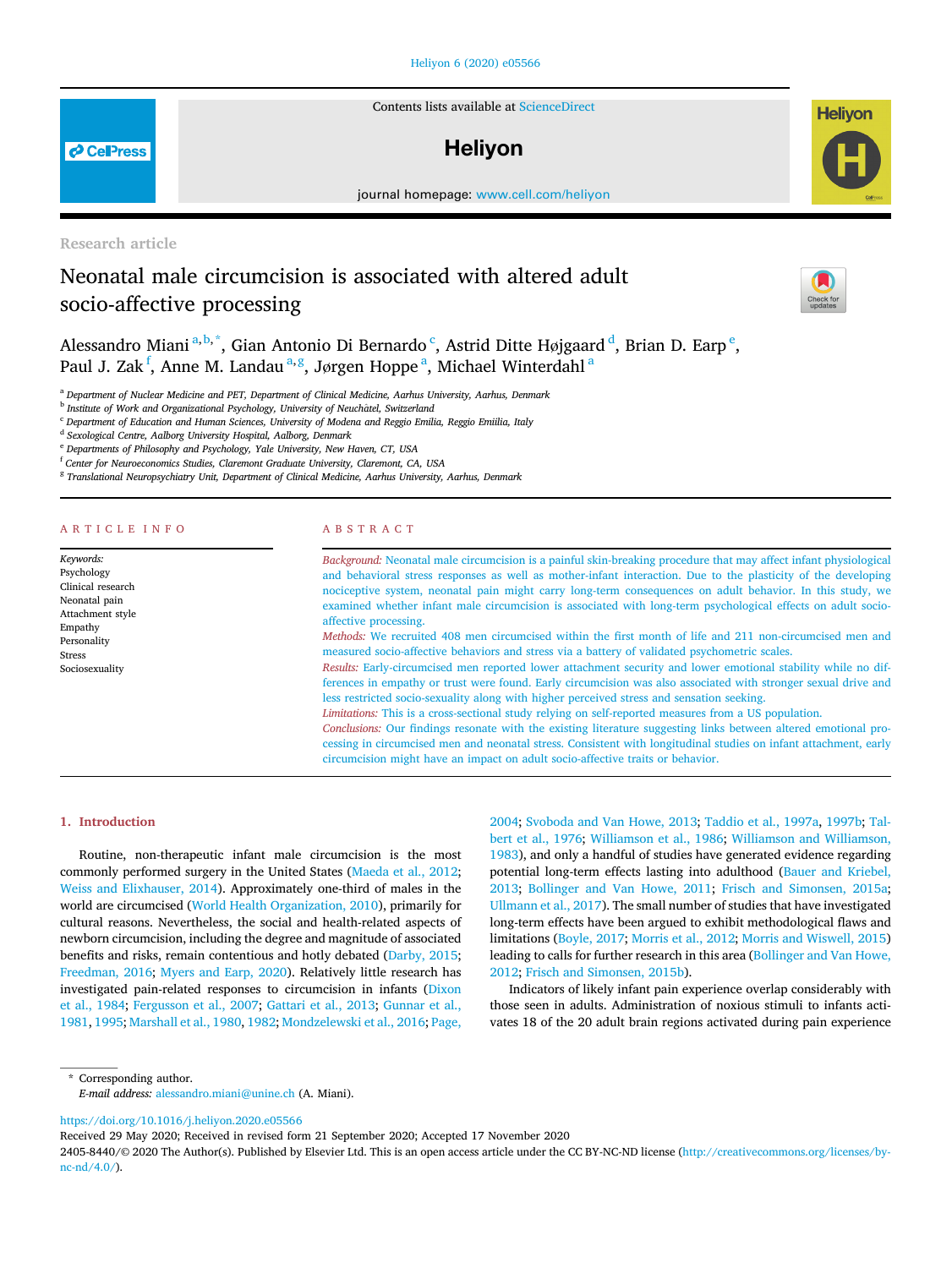([Goksan et al., 2015](#page-8-13)). Due to the plasticity of the developing nociceptive system, the effects of such stimulation may persist into adolescence [\(AAP,](#page-7-3) [2016;](#page-7-3) [Hohmeister et al., 2010;](#page-8-14) [Schmelzle-Lubiecki et al., 2007](#page-9-14); [Walker,](#page-9-15) [2019\)](#page-9-15). In addition to tracheal intubation or suctioning, catheter insertion, chest tube placement, heel lancing, lumbar puncture, and subcutaneous or intramuscular injections, often associated with neonatal intensive care units [\(Anand et al., 2001](#page-7-4); [Simons et al., 2003\)](#page-9-16), penile circumcision is one of the most common sources of pain in (male) newborns. Such circumcision can elicit clinically significant pain responses even when analgesia is used ([Banieghbal, 2009,](#page-7-5) as discussed in [Frisch](#page-8-15) [and Earp, 2018\)](#page-8-15), and indications of extreme pain when, as frequently occurs, no analgesia is used ([Brady-Fryer et al., 2004;](#page-8-16) [Elhaik, 2018\)](#page-8-17). As recently as the 1990s, large majorities of surveyed physicians reported using no analgesia for newborn male circumcision [\(Wellington and](#page-9-17) [Rieder, 1993](#page-9-17)), with many training programs failing to provide any instruction in pain relief for the procedure ([Howard et al., 1998\)](#page-8-18).

Because the penile prepuce (foreskin) is normally fused to the head of the penis at birth, these structures must often be forced apart with the application of a blunt probe [\(Machmouchi and Alkhotani, 2007\)](#page-8-19). Depending on the method, a clamp or other device is then used to crush the prepuce for purposes of hemostasis, followed by excision of the tissue ([World Health Organization, 2009\)](#page-9-18). During these procedures, infants' heart rate and blood pressure increase significantly while cortisol levels elevate 3 to 4-fold, remaining elevated up to several days [\(Gunnar et al.,](#page-8-6) [1981,](#page-8-6) [1995;](#page-8-7) [Page, 2004](#page-9-4); [Talbert et al., 1976;](#page-9-8) [Williamson et al., 1986;](#page-9-9) [Williamson and Williamson, 1983](#page-9-10)). Even with "gold standard" subcutaneous ring blog for analgesia along with intraoperative sucrose, cortisol levels more than double with use of the popular Gomco clamp [\(Sinkey](#page-9-19) [et al., 2015](#page-9-19)). Some studies have found that parent-infant bonding following circumcision is disrupted, marked by altered breastfeeding and sleep patterns as well as higher infant irritability ([Dixon et al., 1984;](#page-8-3) [Marshall et al., 1982](#page-8-9); [1980;](#page-8-8) [Richards et al., 1976;](#page-9-20) for discussion, see [Svoboda and Van Howe, 2013](#page-9-5)), while others do not find evidence of such behavioral changes ([Fergusson et al., 2007](#page-8-4); [Gattari et al., 2013](#page-8-5); [Mon](#page-9-3)[dzelewski et al., 2016](#page-9-3)). Circumcised infants display increased pain responses during subsequent vaccination, suggesting that behavioral effects of the surgery can last, at a minimum, up to 4–6 months [\(Taddio](#page-9-6) [et al., 1997a](#page-9-6)).

Despite the fact that neonatal circumcision occurs in the US within the most crucial neurodevelopmentally plastic period of an individual's life, very little research has been conducted on its long-term effects. Previous preliminary research has reported an association between circumcision and alexithymia (i.e., dysfunctions in emotion recognition, social attachment, and interpersonal relations) in adults [\(Bollinger and](#page-7-1) [Van Howe, 2011\)](#page-7-1). More recently, two large-sample studies suggested a positive correlation between circumcision and autism spectrum disorder (ASD; [Bauer and Kriebel, 2013](#page-7-0); [Frisch and Simonsen, 2015a\)](#page-8-10). Although the causal implications of this research has been questioned ([Morris](#page-9-12) [et al., 2012](#page-9-12); [Morris and Wiswell, 2015](#page-9-13)), these studies suggest that early-circumcision might have an impact on adult psychosocial functioning. It has been extensively debated whether circumcision affects sexual outcome variables, including sensation and satisfaction (e.g., [Bossio et al., 2014;](#page-8-20) [Boyle, 2015;](#page-8-21) [Earp, 2016;](#page-8-22) [Morris and Krieger, 2015\)](#page-9-21), with research in this area often conflating studies of newborn versus adult circumcision. It is also contentious whether early-circumcised males experience long-term alterations within the limbic-hypothalamic-pituitary-adrenocortical (LHPA) system; and whether potential stress in this regard is connected to developmental factors. The only study that, to our knowledge, examined this issue was statistically underpowered [\(Boyle, 2017](#page-8-11)), using a sample of only 9 circumcised participants [\(Ullmann et al., 2017](#page-9-11)). Nevertheless, despite being underpowered, the trend in the data were consistent with the hypothesized decrease in long-term activation of the LHPA axis among early-circumcised males, as assessed through both hair cortisol and cortisone levels [\(Boyle, 2017](#page-8-11); [Ullmann et al., 2017\)](#page-9-11). Finally, one recent study has found that neonatal male circumcision and prematurity were associated with Sudden Infant Death Syndrome (SIDS), providing support for the allostatic load hypothesis (i.e., the result of cumulative perinatal painful, stressful, or traumatic events) as an explanation for SIDS [\(Elhaik, 2018\)](#page-8-17).

Overall, the research so far suggests that neonatal circumcision is a painful procedure that elicits the stress response and it might have longterm effects. The life-history (or "psychosocial acceleration") theory proposes that early stress, within a period of heightened vulnerability and dependency, such as infancy, leads to the development of a fast (vs. slow) life-history trajectory. Such life-history strategies are hypothesized to be adaptive responses to harsh and stressful environments in order to optimize reproductive and survival fitness, organizing behavior in multiple domains such as risk-taking, self-regulation, resource exploitation, aggression, exploration, sexual maturity, mating, and caregiving ([Del](#page-8-23) [Giudice, 2016](#page-8-23); [Del Giudice et al., 2005](#page-8-24); [Shakiba et al., 2020](#page-9-22)). Therefore, in the present study, we explore the relationship between neonatal circumcision and adult psychosocial outcomes, addressing this issue from a stress and developmental perspective. We examine whether early-circumcised men show differences in developmentally-forged traits including personality and attachment styles that, depending on caregiver interactions, appear early in life ([Abe and Izard, 1999](#page-7-6); [DeYoung et al.,](#page-8-25) [2002;](#page-8-25) [Young et al., 2017\)](#page-9-23), and tend to remain stable throughout the lifespan [\(Young et al., 2017\)](#page-9-23).

Consistent with the life-history theory, we hypothesize that adults who underwent neonatal circumcision, compared to those who did not, will display alterations in socio-affective processing conforming to the fast life-history strategies, namely, decreased reliance on social environment and increased perceived stress and sexual activity. Specifically, here we test whether early-circumcised men, compared to men who did not undergo neonatal circumcision, display higher attachment insecurity and emotional instability (i.e., impaired functioning in emotional, motivational, and social domains), lower empathy and trust, higher sexual libido and unrestricted sociosexuality (i.e., preference of short- over long-term mating), as well as higher stress and risk taking attitudes.

The present research is framed within the context of developmental and socio-affective psychology. Therefore, questions about whether neonatal circumcision is ethical [\(Abdulcadir et al., 2019;](#page-7-7) [Benatar and](#page-7-8) [Benatar, 2003](#page-7-8); [Earp, 2013](#page-8-26)), is associated with therapeutic benefit (e.g., reduction in sexually transmitted and urinary tract infections as well as penile cancer; [AAP, 2012;](#page-7-9) [Dave et al., 2018](#page-8-27); [Frisch et al., 2013\)](#page-8-28) or risks (e.g., meatal stenosis, loss of the glans or the whole penis; [Fahmy,](#page-8-29) [2019;](#page-8-29) [Krill et al., 2011](#page-8-30)), or changes in sexual sensation, function, satisfaction, or body image ([Bossio et al., 2016;](#page-8-31) [Bossio and Pukall,](#page-7-10) [2018;](#page-7-10) [Earp, 2016;](#page-8-22) [Hammond and Carmack, 2017\)](#page-8-32), fall outside the scope of this research.

#### 2. Method

# 2.1. Participants

A total of 744 Amazon Mechanical Turk (MTurk) participants completed an online survey using the TurkPrime interface between July and December 2017. TurkPrime is a research platform linked with MTurk and supports tasks that are common to the social and behavioral sciences ([Litman et al., 2017\)](#page-8-33). MTurk respondents are a subset of workers who decide to complete a given task; hence participation is voluntary [\(Stewart](#page-9-24) [et al., 2017\)](#page-9-24). Because circumcision is sometimes associated with religious practice, here we attempted to limit this potentially confounding variable. To do this, we chose a general US sample since neonatal circumcision is commonly practiced in the US within the first week of life regardless of religious faith. All participants were currently living in the US, which ensured language competence when completing self-report questionnaires ([Chandler and Shapiro, 2016](#page-8-34); [Litman et al., 2015](#page-8-35)).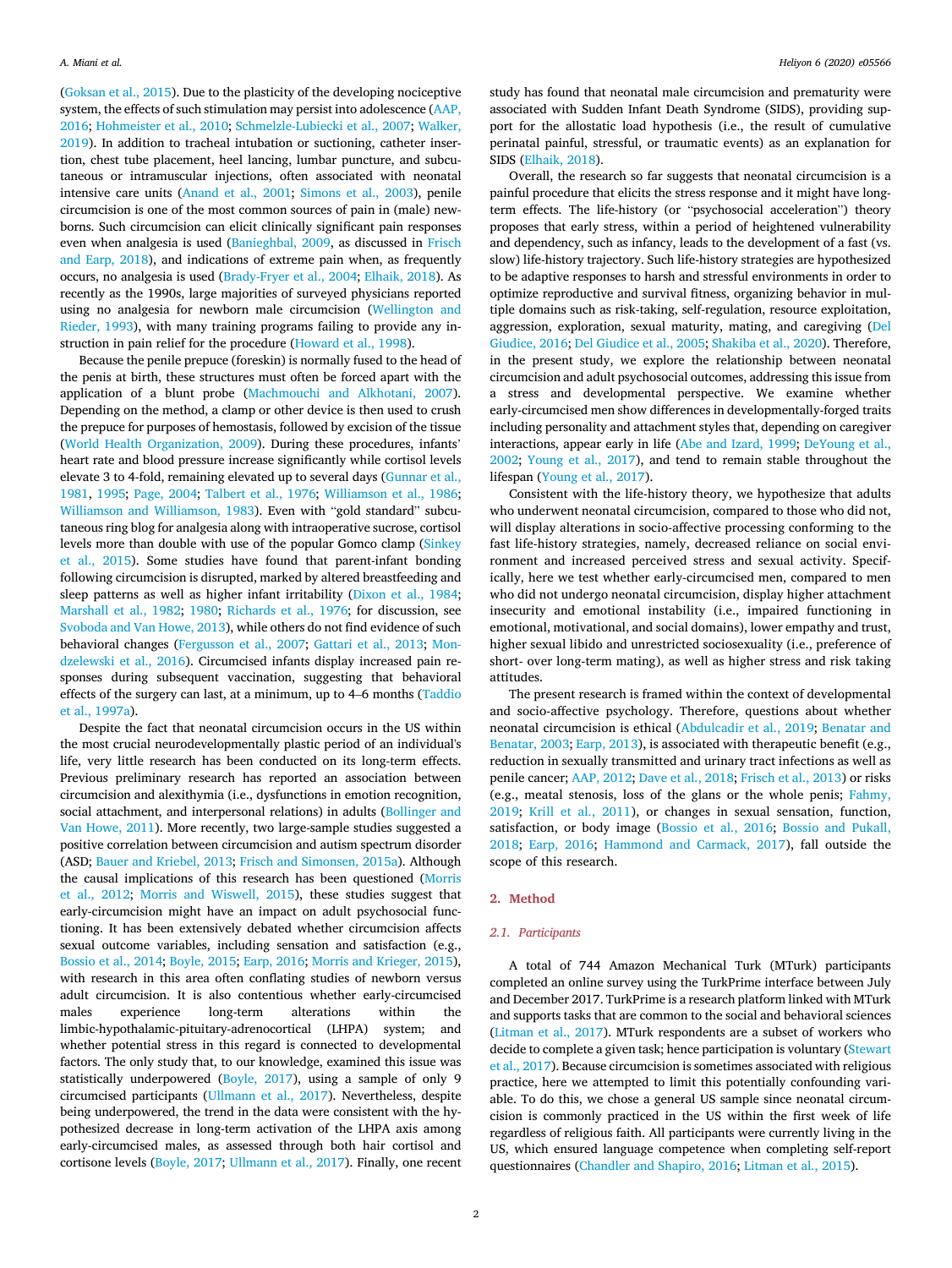# <span id="page-2-0"></span>Table 1. Demographic characteristics of early-circumcised (EC) and non-circumcised (NC) participants. Total Total sample Early circumcised Non circumcised 619 408 69.27% 211 35.82% Age [mean SD] 34.91 9.99 35.98 10.36 32.85 8.90 t<sub>484.39</sub> = 3.91, p < .001  $\sim N$  N % N % N % N % N % N % N % N % N % 9% N % 2012 Hygiene 91 22.30% - - I don't know why 236 57.84% - - Medical reasons 24 05.88% - - Other  $10$  02.45% -  $-$ Religion  $47$  and  $11.52\%$  . And the set of the set of the set of the set of the set of the set of the set of the set of the set of the set of the set of the set of the set of the set of the set of the set of the set of missing 0 00.00% Ethnicity Black or African American 18 08.53% 28 06.86% 18 08.53% Hispanic or Latino 49 07.92% 13 03.19% 36 17.06% White 462 74.64% 341 83.58% 121 57.35% Other 58 09.37% 22 05.39% 36 17.06%  $X^2$  $\rm X^2{}_{3}=67.16,\,p<.001$ missing 4 00.65% 4 00.98% 0 00.00% Sexual orientation Bisexual 24 03.88% 15 03.68% 9 04.27% Heterosexual 571 92.25% 379 92.89% 192 91.00% Homosexual 21 03.39% 12 02.94% 9 04.27% Other 3 00.48% 2 00.49% 1 00.47%  $X^2$  $X^2$ <sub>3</sub> = 0.90, p = .826 missing 0 00.00% 0 00.00% 0 00.00% Is in a relationship No 247 39.90% 153 37.50% 94 44.55% Yes 346 55.90% 240 58.82% 106 50.24%  $X^2$  $X^2_{1} = 3.55, p = .060$ missing 26 04.20% 15 03.68% 11 05.21% Education Bachelor 288 46.53% 189 46.32% 99 46.92% High School 244 39.42% 155 37.99% 89 42.18% Master 6 08.56% 13 06.16% 13 06.16% 13 06.16% 13 06.16% 13 06.16% 13 06.16% 13 06.16% 13 06.16% 13 06.16% 13 0 More than one Master 00.00% 0 00.00% 0 00.00% 0 00.00% 0 00.00% 0 00.00% 0 00.00% 0 00.00% 0 00.00% 0 00.00% 0 00.00% 0 00.00% 0 00.00% 0 00.00% 0 00.00% 0 00.00% 0 00.00% 0 00.00% 0 00.00% 0 00.00% 0 00.00% 0 00.00% 0 00. PhD  $4$  00.65% 3 00.74% 1 00.47% Primary 1 00.16% 0 00.00% 1 00.47% Technical 24 03.88% 16 03.92% 8 03.79%  $X^2$  $X^2$ <sub>6</sub> = 7.46, p = .281 missing 0 00.00% 0 00.00% 0 00.00% Occupation time Career of home, family, etc. full time 2 00.32% 1 00.25% 1 00.47% Other permanently unemployed e.g. chronically sick, independent means 12 01.94% 10 02.45% 2 00.95% Retired 10 01.62% 7 01.72% 3 01.42% Student full-time 22 03.55% 9 02.21% 13 06.16% Temporarily unemployed but actively seeking work 31 05.01% 22 05.39% 9 04.27% Working full- and part-time  $542$  87.56% 359 87.99% 183 86.73%  $X^2$ <sub>5</sub> = 8.42, p = .135 missing 0 00.00% 0 00.00% 0 00.00% Occupation type Armed Forces 2000,95% 8 01.62% 8 01.62% 2 00.95% 0.95% 0.95% 0.95% 0.95% 0.95% 0.95% 0.95% 0.95% 0.95% 0.95% 0 Civil Service and local government 21 03.39% 19 04.66% 2 00.95% Education 43 06.95% 27 06.62% 16 07.58% Finance and banking 60 09.69% 42 10.29% 18 08.53% Manufacturing 70 11.31% 44 10.78% 26 12.32% Other service industries 177 28.59% 111 27.21% 66 31.28% Primary farming, fishing, mining, etc. 12 01.94% 8 01.96% 4 01.90% Professions in private practice  $107$  17.29% 74 18.14% 33 15.64% Selling, distribution and retailing 99 15.99% 62 15.20% 37 17.54%  $\begin{array}{cccccccccccccc} \text{Transportation} & & & & \text{20} & & 03.23\% & & 13 & & 03.19\% & & 7 & & 03.32\% & & X^2 \end{array}$  $X^2$ <sub>9</sub> = 9.24, p = .415 missing 0 00.00% 0 00.00% 0 00.00%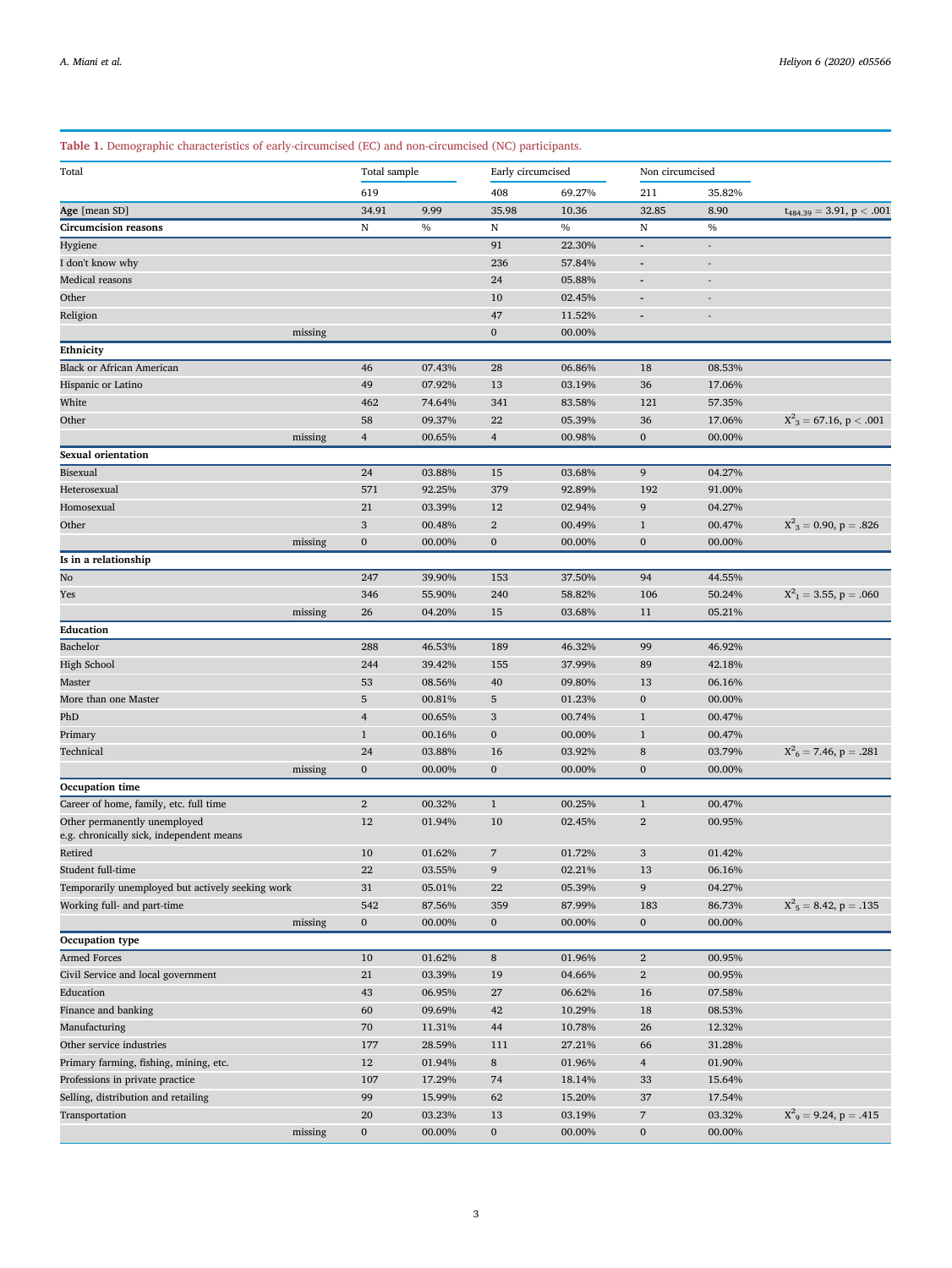Because we were interested in early (i.e., neonatal) circumcision, we focused on men who stated that they were circumcised within the first month of life (early-circumcised men, EC,  $N = 408$ ) and men claiming to be non-circumcised (NC,  $N = 211$ ). Hence the final sample included 619 participants (see [Table 1](#page-2-0) for demographic characteristics). Respondents were given an anonymous random-generated user ID. Only demographic data (no personal identifiers) were collected. The study was conducted in accordance with the Declaration of Helsinki and informed consent was obtained from all participants before starting the survey. No further ethics approval was required for the conduct of this study since biological samples were not collected, according to the Danish National Committee on Health Research Ethics.

#### 2.2. Material

In contrast with previous online surveys that used titles such as "Global survey of circumcision harm" [\(Hammond and Carmack, 2017\)](#page-8-32) and "Male circumcision trauma" [\(Bollinger and Van Howe, 2011\)](#page-7-1), i.e., titles that might have biased participant recruitment, our survey title did not explicitly mention circumcision nor imply any negative connotations to circumcision (for a similar sampling approach, see [Earp et al., 2018\)](#page-8-36). Rather, focusing on "Penis morphology and sexual behavior" (see survey instructions in supplementary material, SM1), we asked participants several distractor questions about their penile status to divert attention away from circumcision status in particular. Moreover, in contrast to studies that have recruited participants through foreskin restoration websites, blogs devoted to men's issues, or genital autonomy-related social media, our survey was delivered via TurkPrime, a platform that is neutral with regard to circumcision. This approach, overall, allowed us to minimize selection bias. The survey took approximately 35 min to complete (without an imposed time limit and with the possibility of switching back and forth between questions) and all participants received US \$4.00 compensation through their TurkPrime WorkerID (not stored).

The instruments that we used assessed a constellation of socioaffective variables, including attachment styles, personality traits, empathy, interpersonal trust, sexual libido, sociosexuality, stress, and sensation seeking. Attachment style was assessed using the Experiences in Close Relationships-Revised (ECR-R) questionnaire ([Fraley et al.,](#page-8-37) [2000\)](#page-8-37), which measures adult attachment avoidance (e.g., "I prefer not to show a partner how I feel deep down") and attachment anxiety (e.g., "I'm afraid that I will lose my partner's love"). Personality traits were assessed with the Big Five Inventory [\(Costa and McCrae, 1992](#page-8-38)), which measures extraversion (e.g., "I see myself as someone who is talkative"), openness (e.g., "I see myself as someone who is original, comes up with new ideas"), agreeableness (e.g., "I see myself as someone who is helpful and unselfish with others"), neuroticism (e.g., "I see myself as someone who is depressed, blue"), and conscientiousness (e.g., "I see myself as someone who does a thorough job"). In addition, two personality meta-traits, namely, plasticity and stability, were examined by aggregating extraversion and openness for the meta-trait named plasticity, and conscientiousness, neuroticism (reversed), and agreeableness for the meta-trait named stability ([DeYoung et al., 2002\)](#page-8-25). The Interpersonal Reactivity Index (IRI, [Davis,](#page-8-39) [1980\)](#page-8-39) was used for assessing empathy via measures of perspective taking (e.g., "I believe that there are two sides to every question and try to look at them both") and empathic concern for others (e.g., "I am often quite touched by things that I see happen"). Trust was measured with the German Socio-Economic Panel (SOEP, [Naef and Schupp, 2009\)](#page-9-25), which includes three dimensions: trust towards institutions (e.g., "How much trust do you have in parliament?"), trust towards strangers (e.g., "How much trust do you have in strangers?"), and trust towards known individuals (e.g., "How much trust do you have in friends?"). Sociosexuality (the preference for short-term mating strategies) was measured with the revised Sociosexual Orientation Inventory (SOI-R, [Penke and Asendorpf, 2008](#page-9-26)). It captures three dimensions of sociosexuality such as behavior (frequency of uncommitted sex in the last year, e.g., "With how many different partners have

you had sex within the past 12 months?"), attitude towards uncommitted sex (e.g., "Sex without love is OK"), and desire and sexual fantasies towards uncommitted sex (e.g., "In everyday life, how often do you have spontaneous fantasies about having sex with someone you have just met?"). The Sexual Desire Inventory (SDI, [Spector et al., 1996\)](#page-9-27) was used to assess both solitary (i.e., masturbation, e.g., "How strong is your desire to engage in sexual behavior by yourself?") and dyadic (i.e., with a partner, e.g., "How strong is your desire to engage in sexual activity with a partner?") sexual libido. Stress was assessed using the Perceived Stress Scale (PSS, [Cohen](#page-8-40) [and Williamson, 1988\)](#page-8-40), in which participants appraise the overall perceived stress in various situations (e.g., "In the last month, how often how often have you felt nervous and stressed"). Sensation seeking, the need for novel experiences, and the willingness to take physical and social risks, was measured with the brief sensation seeking scale (SSS, [Hoyle](#page-8-41) [et al., 2002](#page-8-41), e.g., "I like to do frightening things").

Demographic data included age, ethnicity, sexual orientation, relationship status, education level, occupation type and time, and, if circumcised, the age of, and the reason for, the circumcision. Participants also responded to other measures not included in the present study but part of a broader project that aims at investigating in depth the relation between sexual behavior and circumcision.

## 2.3. Statistical analyses

The required sample size was determined a priori using a statistical power analysis, setting the power (1-β) at 0.95 and  $\alpha$  at 0.05, and computing the effect size from the mean and standard deviation (SD) of the stress scale used in Ullman et al. (2017), which is the same as the one used in this study. With an effect size of  $d = 0.38$ , the projected sample size we needed was 181 participants per group. Thus, to account for potential participant drop out, exclusions, or missing values, we collected data to ensure at least 200 subjects per group.

Data analyses were performed in R ([R Core Team, 2019](#page-9-28)). All measures had Cronbach alphas (computed using the "psych" package, [Revelle,](#page-9-29) [2015\)](#page-9-29) exceeding 0.81 ( $M_\alpha$  = .87, range = .70 - .95) except for sociosexual behavior ( $\alpha = .70$ ) and trust towards known people ( $\alpha = .76$ ). We then checked for the presence of outliers, defined as values exceeding 2.5 SD from the mean. The percentage of outliers per each dependent variable was below 2% (except for dyadic sexual libido, which was 2.64%, Noutliers  $=$  14). Given the negligible number of outliers, we decided not to remove observations nor apply any transformation to the data (for psychometric details, see table SM2 in supplementary material). Before running the main analysis, we performed a discriminant validity test employing a confirmatory factor analysis. All the latent factors loaded the respective items. Results showed satisfactory fit indexes,  $\chi^2_{11153} = 23110.53$ ,  $p <$ .001, RMSEA = .06, CFI = .94, SRMR = .06, with all loadings higher than .46 (ps < .001) with the exceptions of one loading (lambda = .27,  $p$  < .001) of the SOI scale. In addition, all variables represented separate constructs since the 95% confidence intervals did not include 1. Then, we tested whether the two groups, i.e., early-circumcised (EC) and non-circumcised (NC) men, differed in terms of demographic factors. There were differences regarding age ( $t_{484.39} = 3.91, p < .001$ ), ethnicity  $(\chi^2$ <sub>6</sub> = 67.16, *p* < .001), and, marginally, relationship status ( $\chi^2$ <sub>5</sub> = 3.55, *p*  $=$  .060). Therefore, we decided to include those variables as covariates in subsequent analyses. Also, although marginally significant, we included relationship status as a covariate for theoretical reasons, namely, because of its impact on socio-affective behavior [\(Fraley et al., 2000](#page-8-37); [Rodriguez](#page-9-30) [et al., 2015](#page-9-30)).

Demographic characteristics and distribution of age are reported in [Table 1](#page-2-0) and [Figure 2](#page-6-0). In the main analysis, using a multivariate analysis of covariance (MANCOVA), with age, ethnicity, and relationship status as covariates, we examined group differences for multi-domain psychological constructs such as attachment style, personality traits, empathy, trust, sociosexuality, and sexual libido. For each single domain, then, along with stress and sensation seeking, we tested group differences using univariate analysis of covariance (ANCOVA) with the same set of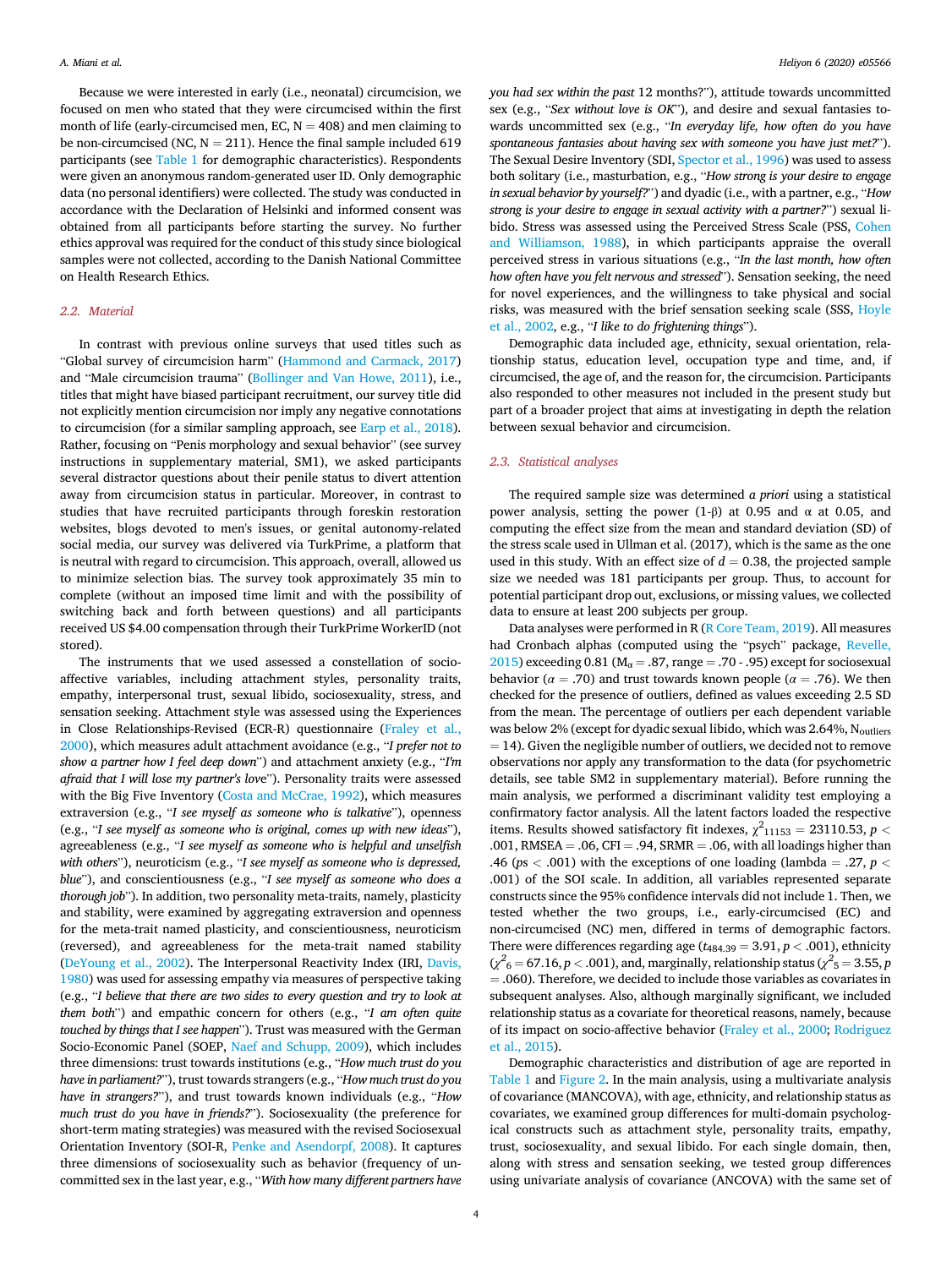<span id="page-4-0"></span>Table 2. Univariate results. Differences between groups with age, ethnicity, and relationship status as covariates. Negative estimates (b with standard error) indicate lower scores in the non-circumcised group. As measures of effect size and model fitness, partial eta squared  $(\eta^2_{p}$ , with 95% CI) and R squared  $(R^2)$  are reported. df: degrees of freedom.

| Psychological construct | scale                | Range   | b        | St. Err | F value | df  | p    | $\eta_{\ \rm p}^2$ | $η2p$ 95% CI   | $R^2$ |
|-------------------------|----------------------|---------|----------|---------|---------|-----|------|--------------------|----------------|-------|
| Attachment              | Anxiety              | $1 - 7$ | $-299$   | 0.118   | 6.44    | 603 | .011 | .011               | [0.001, 0.032] | .109  |
|                         | Avoidance            | $1 - 7$ | $-.306$  | 0.107   | 8.22    | 603 | .004 | .013               | [0.001, 0.037] | .092  |
| Personality             | Openness             | $1 - 5$ | .030     | 0.067   | 0.19    | 603 | .660 | .000               | [0.000, 0.009] | .019  |
|                         | Conscientiousness    | $1 - 5$ | .160     | 0.071   | 5.06    | 603 | .025 | .008               | [0.000, 0.028] | .046  |
|                         | Extraversion         | $1 - 5$ | .088     | 0.089   | 0.99    | 604 | .321 | .002               | [0.000, 0.014] | .070  |
|                         | Agreeableness        | $1 - 5$ | .180     | 0.069   | 6.72    | 603 | .010 | .011               | [0.001, 0.033] | .065  |
|                         | Neuroticism          | $1 - 5$ | $-143$   | 0.087   | 2.72    | 603 | .100 | .004               | [0.000, 0.021] | .051  |
|                         | Stability            | $0 - 5$ | .161     | 0.063   | 6.49    | 603 | .011 | .011               | [0.001, 0.033] | .065  |
|                         | Plasticity           | $0 - 5$ | .054     | 0.064   | 0.70    | 604 | .402 | .001               | [0.000, 0.013] | .045  |
| Empathy                 | Perspective taking   | $1 - 5$ | .112     | 0.080   | 1.97    | 600 | .161 | .003               | [0.000, 0.018] | .018  |
|                         | Empathic concern     | $1 - 5$ | .093     | 0.085   | 1.19    | 600 | .275 | .002               | [0.000, 0.015] | .057  |
| Trust                   | Towards institutions | $1 - 5$ | .081     | 0.067   | 1.50    | 520 | .222 | .003               | [0.000, 0.019] | .017  |
|                         | Towards known people | $1 - 5$ | .092     | 0.081   | 1.29    | 520 | .256 | .002               | [0.000, 0.018] | .022  |
|                         | Towards strangers    | $1 - 5$ | .051     | 0.082   | 0.38    | 520 | .536 | .001               | [0.000, 0.012] | .022  |
| Sociosexuality          | Behavior             | $1 - 9$ | $-0.377$ | 0.168   | 5.00    | 520 | .026 | .010               | [0.000, 0.033] | .074  |
|                         | Attitude             | $1 - 9$ | $-465$   | 0.235   | 3.91    | 520 | .049 | .007               | [0.000, 0.029] | .028  |
|                         | Desire               | $0 - 9$ | $-0.894$ | 0.208   | 18.44   | 520 | .000 | .034               | [0.010, 0.070] | .073  |
| Sexual libido           | Solitary             | $0 - 8$ | $-0.354$ | 0.170   | 4.33    | 520 | .038 | .008               | [0.000, 0.030] | .039  |
|                         | Dyadic               | $0 - 8$ | $-430$   | 0.133   | 10.39   | 520 | .001 | .020               | [0.003, 0.049] | .069  |
| <b>Stress</b>           | <b>Stress</b>        | $0 - 5$ | $-286$   | 0.087   | 10.76   | 521 | .001 | .020               | [0.003, 0.050] | .055  |
| Sensation seeking       | Sensation seeking    | $1 - 5$ | $-171$   | 0.085   | 4.08    | 550 | .044 | .007               | [0.000, 0.028] | .037  |

covariates. MANCOVAs and ANCOVAs were computed using the function "Anova" from the package "car" ([Fox et al., 2014,](#page-8-42) with type III sum of squares to address differences in group sizes). For all analyses, the significance level was set at  $\alpha$  = 0.05. Partial eta squared ( $\eta^{2}{}_{p}$ ) is reported as measure of effect size so as to provide the proportion of variance associated only with group differences, partialling out the effects of other covariates. R squared (R $^2$ ) is used instead to indicate the overall variance explained by all predictors (group and covariates).

# indicated that EC participants reported higher levels of avoidance and anxiety compared to the NC sample. No multivariate effect was found regarding the Big Five personality traits ( $F_{5,599} = 1.66$ ,  $p = .141$ ,  $\eta^2 p =$ .014). The two personality meta-traits yielded a multivariate effect  $(F_{2,602} = 3.29, p = .038, \eta^2_p = .011)$ , suggesting that EC men scored lower in emotional stability but not in plasticity. No multivariate effects were found for empathy ( $F_{2,599} = 1.07$ ,  $p = .344$ ,  $\eta^2 p = .004$ ) or trust ( $F_{3,518} =$ 0.64,  $p = .491$ ,  $\eta_p^2 = .004$ ). An effect of circumcision status was detected on sociosexuality ( $F_{3,518} = 6.29$ ,  $p < .0001$ ,  $\eta_p^2 = .035$ ), with EC men reporting higher levels of sociosexual desire, sociosexual behavior, and sociosexual attitude. A multivariate effect on sexual libido was found  $(F_{2,519} = 5.82, p = .003, \eta^2_{p} = .022$ , with EC men scoring higher in solitary and dyadic dimensions. Lastly, compared to NC, EC men reported

# 3. Results

<span id="page-4-1"></span>Circumcision status showed an effect on attachment style  $(F_{2,602} =$ 4.77,  $p = .009$ ,  $\eta^2_{\ p} = .016$ ). Specifically, between-subjects effects analysis



Figure 1. Left (A): raw group means (error bars: standard error of the mean) in psychological constructs for each group (early-circumcised and non-circumcised men). Right (B): estimated mean difference (standardized coefficients beta estimates, error bars: 95% CI) between group after correcting for age, ethnicity, and relationship status. Positive beta estimates indicate higher scores in the non-circumcised group; \*p < .05; \*\* <.01; \*\*\*<.001.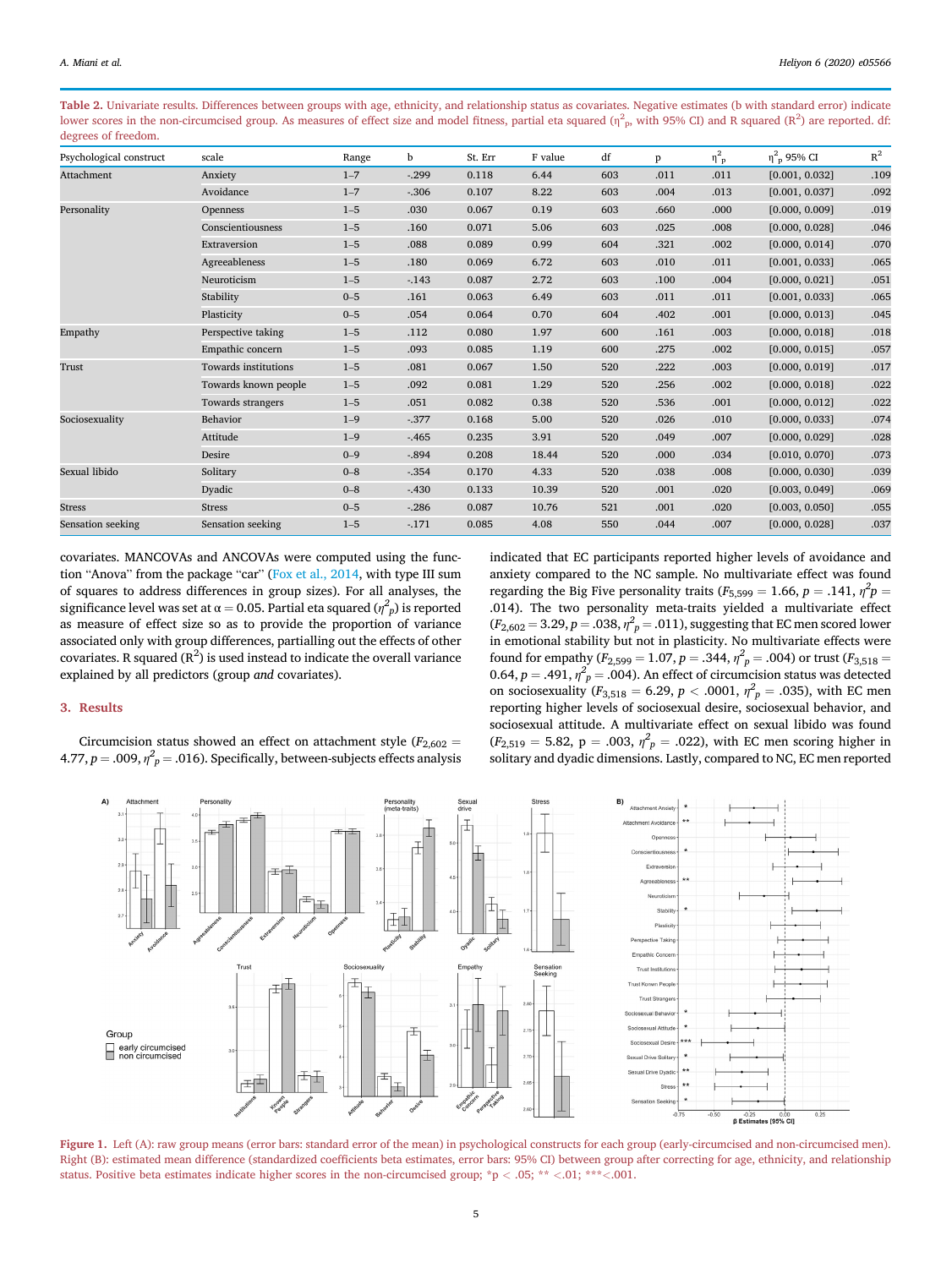higher levels of both stress ( $F_{1,521} = 10.76, p = .001, \eta^2_{\,\,p} = .020$ ), and sensation seeking ( $F_{1,550}$  = 4.08,  $p = .043$ ,  $\eta^2_{\phantom{2}p}$  = .007). Univariate results are reported in [Table 2](#page-4-0) and displayed in [Figure 1](#page-4-1) before (left) and after (right) correcting for age, ethnicity, and relationship status. A correlation matrix for all the study's variables is presented in supplementary material SM3.

# 4. Discussion

The aim of this study was to investigate the possible long-term impact of neonatal circumcision on adult psychosocial outcomes. Unlike other studies that relied on mixed early- and late-circumcised men ([Bollinger](#page-7-1) [and Van Howe, 2011;](#page-7-1) [Frisch and Simonsen, 2015a;](#page-8-10) [Ullmann et al., 2017\)](#page-9-11), here we specifically focused on the adult psychological profile of self-reported early-circumcised (within a month) men compared to non-circumcised. We hypothesized that early-circumcised men, compared to men who did not undergo neonatal circumcision, would display an alteration in socio-affective processing, characterized by higher attachment insecurity and emotional instability, lower empathy and trust, higher sexual libido and unrestricted sociosexuality (i.e., high number of sexual partners), and higher stress and risk-taking attitudes. Although all the associations that we found are in the direction of our hypothesis, contrary to our expectations, neither empathy nor trust were found to be affected by early circumcision. This being noted, our results are consistent with the view that neonatal circumcision has a long-term impact on adult behavior. Our findings are in line with research showing that neonatal circumcision affects parent-infant attachment. This is in accordance with life-history theory, which stipulates that early-life stress reduces reliance on one's social environment (e.g., opportunistic-exploitative interpersonal orientation), increasing stress, heightening sexuality, and increasing short-term mating and externalizing behaviors [\(Del Giudice, 2016](#page-8-23); [Del Giudice et al., 2005;](#page-8-24) [Shakiba](#page-9-22) [et al., 2020](#page-9-22)).

Although some studies have found that post-circumcision motherinfant bonding is disrupted, marked by altered breastfeeding and sleep patterns as well as higher infant irritability ([Dixon et al., 1984](#page-8-3); [Marshall](#page-8-8) [et al., 1980](#page-8-8), [1982](#page-8-9); [Richards et al., 1976](#page-9-20)), other studies do not ([Fergusson](#page-8-4) [et al., 2007;](#page-8-4) [Gattari et al., 2013](#page-8-5); [Mondzelewski et al., 2016\)](#page-9-3). In this study, we found that EC men exhibited more anxious and avoidant attachment. For decades, investigators have advanced the view that the precursors of insecure attachment were lying in separation from, or inconsistent treatment by, primary caregivers in early life ([Cassidy et al., 2013\)](#page-8-43). Early attachment, crucial for the infant's neurobiological development ([Schore,](#page-9-31) [2001\)](#page-9-31), impacts both development and adult behavior [\(Bowlby, 1979\)](#page-8-44). Longitudinal studies show that in six-month old infants, the quality of the mother-infant interaction predicted attachment security [\(Britton et al.,](#page-8-45) [2006;](#page-8-45) measured with the [Ainsworth et al. \(1978\)](#page-7-11) Strange Situation test). Also, early attachment security at 12 months has been found to predict the experience and expression of emotions at elementary school, at adolescence, and in the mid-twenties [\(Simpson et al., 2007](#page-9-32)). Moreover, early attachment security was found linked, 30 years later, to lower neuroticism and higher conscientiousness and agreeableness [\(Young](#page-9-23) [et al., 2017](#page-9-23)), which, when aggregated, constitute the meta-trait stability ([DeYoung et al., 2002](#page-8-25)). Consistent with longitudinal studies, we can preliminarily —but cautiously— link the adult attachment style of EC men with developmental factors, prompting more research to support this finding.

Our results showed that EC, compared to NC, men scored lower in emotional stability, a meta-trait of the Big Five composed of conscientiousness, agreeableness, and neuroticism (reversed). Low emotional stability has been linked to impaired functioning in emotional, motivational, and social domains ([DeYoung et al., 2002](#page-8-25), [2008](#page-8-46)). Several studies have linked insecure attachment and emotional instability to the rise of externalizing behaviors (e.g., aggression, hostility, impulsivity, antisocial behavior, hyperactivity, and drug abuse) and psychopathology ([DeYoung](#page-8-46) [et al., 2008;](#page-8-46) [Green and Goldwyn, 2002;](#page-8-47) [Paetzold et al., 2015\)](#page-9-33).

Interestingly, preterm children who have spent early days in the neonatal intensive care unit (NICU) have persistently altered cortisol levels ([Grunau et al., 2005,](#page-8-48) [2007](#page-8-49)) and altered breastfeeding patterns [\(Dodrill](#page-8-50) [et al., 2008;](#page-8-50) [Flacking et al., 2003](#page-8-51); [Maastrup et al., 2014\)](#page-8-52) along with changed mother-infant interactions [\(Feldman, 2006\)](#page-8-53), and are at higher risk of developing externalizing behaviors ([Bhutta et al., 2002](#page-7-12)). This may be due in part to the invasive and painful, but life-saving, procedures performed in the NICU that affect structural brain development [\(Brum](#page-8-54)[melte et al., 2012](#page-8-54); [Smyser et al., 2010](#page-9-34)), thereby having a long-term impact. These findings, together with our own results, suggest that neonatal circumcision may foster the development of attachment-related changes with implications for adult psychology or behavior.

We also found that early circumcision was associated with increased libido and sociosexual behavior. Studies on early stress show that precocious sexuality and unstable pair bonding are associated with insecure attachment ([Belsky et al., 1991](#page-7-13), [2012](#page-7-14); [Sung et al., 2016\)](#page-9-35), and that individuals low in emotional stability are less likely to maintain stable relationships ([Young et al., 2017](#page-9-23)), hence scoring high in sociosexuality. We found that the EC group also scored higher in sensation seeking. Sensation seeking is a potent predictor of a wide array of behaviors such as sexual risk-taking, reckless driving, smoking, alcohol use, and use of illicit drugs [\(Hoyle et al., 2002](#page-8-41)). The associations between sensation seeking, risk taking, and sociosexuality have been well established ([Birnbaum, 2016](#page-7-15); [Penke and Asendorpf, 2008](#page-9-26); [Seal and Agostinelli,](#page-9-36) [1994;](#page-9-36) [Simpson et al., 2004](#page-9-37)). Insecure individuals are more likely to have sex because of fear of abandonment and therefore to engage in sexual contact as an instrumental way of gaining reassurance ([Birnbaum, 2016\)](#page-7-15). Because risk taking often involves unprotected sex [\(Simpson et al., 2004\)](#page-9-37), this suggests that unrestricted individuals who score high in sensation seeking might be at greater risk for contracting and spreading sexually transmitted diseases.

In our study, EC men reported higher levels of perceived stress compared to NC men. This is in contrast with one study that failed to reject the null hypothesis that circumcision alters neither psychological nor endocrine measures of stress ([Ullmann et al., 2017\)](#page-9-11). Yet, that study had insufficient statistical power [\(Boyle, 2017](#page-8-11)) to detect statistically significant differences between the groups (11 non-circumcised and 9 circumcised men, of whom 6 were circumcised with anesthesia and 3 were circumcised in infancy). Here, not only did we detect a statistically significant effect of perceived stress using a well-powered sample, but we have also provided theoretical reasons to link such stress in EC men to developmental factors. Because our EC sample was higher in attachment anxiety and emotional instability, this population may be less able to use secure-based strategies of social support-seeking that may lead them to use less effective means of social resources to cope with stress ([Ein-Dor](#page-8-55) [et al., 2018](#page-8-55)).

Although trust is a crucial part of a secure attachment [\(Joireman](#page-8-56) [et al., 2002](#page-8-56); [Mikulincer, 1998;](#page-8-57) [Rodriguez et al., 2015](#page-9-30)), contrary to our expectations, we did not find an effect of early circumcision on trust. While individuals with a secure attachment style tend to be confident, trust intimacy, and develop closeness, individuals with an insecure attachment style have difficulties in trusting and depending on others (avoidant style) or view others as undependable and untrustworthy (anxious style; [Bogaert and Sadava, 2002\)](#page-7-16). Our failure to detect an effect of circumcision on empathy should be noted. Exploratory work suggests a link between circumcision (192 neonatally circumcised and 44 later in life) and alexithymia ([Bollinger and Van Howe, 2011](#page-7-1)) and between circumcision and a greater risk of developing ASD ([Bauer and Kriebel,](#page-7-0) [2013;](#page-7-0) [Frisch and Simonsen, 2015a](#page-8-10)), which, in turn, is associated with alexithymia ([Berthoz and Hill, 2005](#page-7-17); [Frith, 2004](#page-8-58); [Hill et al., 2004\)](#page-8-59). Studies on premature infants, who undergo invasive painful procedures in the NICU, have found that neonatal pain exposure was associated with reduced subcortical gray matter and reduced white matter in frontal and parietal regions ([Brummelte et al., 2012;](#page-8-54) [Smith et al., 2011\)](#page-9-38), structures associated with empathic processing ([Bernhardt and Singer, 2012;](#page-7-18) [Dec](#page-8-60)[ety and Jackson, 2004](#page-8-60)). Studies consistently show that alexithymia and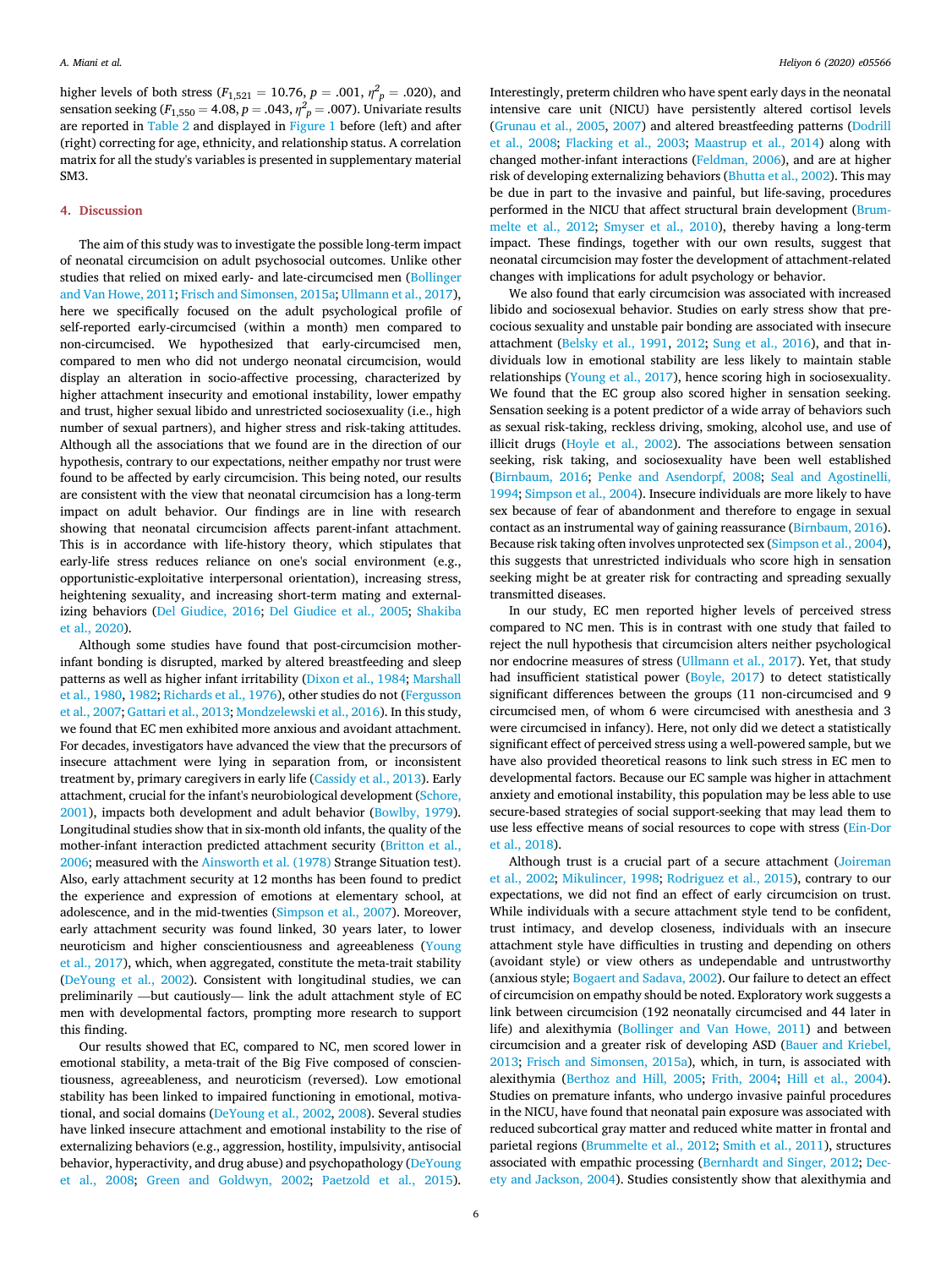empathy scores correlate significantly ([Banzhaf et al., 2018;](#page-7-19) [Moriguchi](#page-9-39) [et al., 2006](#page-9-39)), even when controlling for anxiety and depressive symptoms ([Grynberg et al., 2010](#page-8-61)). We did however find that EC men scored lower than NC men in all measures of empathy and trust, despite the associated p value being greater than the pre-determined alpha level. We also report that these two constructs correlate negatively with both attachment avoidance and anxiety, replicating the findings of previous literature ([Joireman et al., 2002;](#page-8-56) [Rodriguez et al., 2015](#page-9-30)). Nevertheless, we report that the effect of circumcision on empathy and trust is negligible, at least in our sample.

## 4.1. Potential epidemiological implications

The psychological differences that we found between EC and NC men are not sufficiently severe in themselves to be suggestive of pathology. However, at the population level, where more than a half of US neonates undergo circumcision and 70–80% of US adult men have undergone early circumcision ([AAP, 2012](#page-7-9); [Maeda et al., 2012](#page-8-0); [Morris et al., 2016\)](#page-9-40), even small individual-level effects on psychosocial functioning may have meaningful cumulative implications. As discussed above, early-circumcision (similar to other neonatal surgical procedures, [DeYoung et al., 2008;](#page-8-46) [Green and Goldwyn, 2002;](#page-8-47) [Paetzold et al., 2015\)](#page-9-33) might be a concomitant factor for the emergence of such externalizing behaviors, especially in low socioeconomic contexts ([Dodge et al., 1994\)](#page-8-62). The present study did not explicitly examine externalizing behavior so we cannot test this hypothesis but recommend this analysis in future research, perhaps comparing EC boys/men with those born preterm who experienced early days in the NICU.

<span id="page-6-0"></span>We found that EC, compared to NC, men reported higher sexual libido and sociosexual behavior. Assuming reasonably accurate selfreporting, EC men in our sample may therefore be more likely to engage in more sex with more partners than the NC men in our sample. Some surveys indicate that circumcised men are less likely to wear a condom when engaging in heterosexual (but not homosexual, [Mao](#page-8-63) [et al., 2008\)](#page-8-63) penetrative intercourse [\(Chikutsa and Maharaj, 2015;](#page-8-64) [Crosby and Charnigo, 2013](#page-8-65)), that unrestricted individuals are more likely to engage in unprotected risky sexual intercourse ([Seal and](#page-9-36) [Agostinelli, 1994\)](#page-9-36), and that individuals high in risk taking often engage in unprotected sex ([Simpson et al., 2004\)](#page-9-37). Overall, this might suggest an increased likelihood among EC men who score high in sociosexuality and risk-taking to spread sexually transmitted diseases; but more direct research on this question must be undertaken. We note that prior research suggesting a protective effect of circumcision on, e.g., transmission of the human immunodeficiency virus (HIV, female-to-male transmission only) concerned adult, voluntary circumcision later in life, not EC as explored in our study.

#### 4.2. Limitations

Although our study provides potentially valuable information about the long-term psychological effects of neonatal circumcision, the results obtained should be tempered with an understanding of its limitations. Above all, we did not collect sociodemographic data such as religious affiliation and socioeconomic status that could have played a role in parent-infant relationships hence affecting attachment development. Our data is self-reported, and studies of this type are known to suffer from social desirability bias for sensitive topics, and low accuracy in selfassessment of circumcision status (at least in adolescents, [Risser et al.,](#page-9-41) [2004\)](#page-9-41). Social desirability might have hindered participants from answering honestly on scales related to constructs known to be socially desirable (e.g., empathy, [Watson and Morris, 1991\)](#page-9-42). Although such a bias would be a systematic confound present in both EC and NC groups, we urge that future studies do not rely solely on self-reported questionnaires, or, at least, attempt to correct for social desirability bias.

MTurk populations, like ours, when compared to the US population as a whole, tend to be younger and more educated, but report lower



Figure 2. Distribution of year of birth (age) for early-circumcised and non-circumcised participants (above) and proportion of early-circumcised men (below).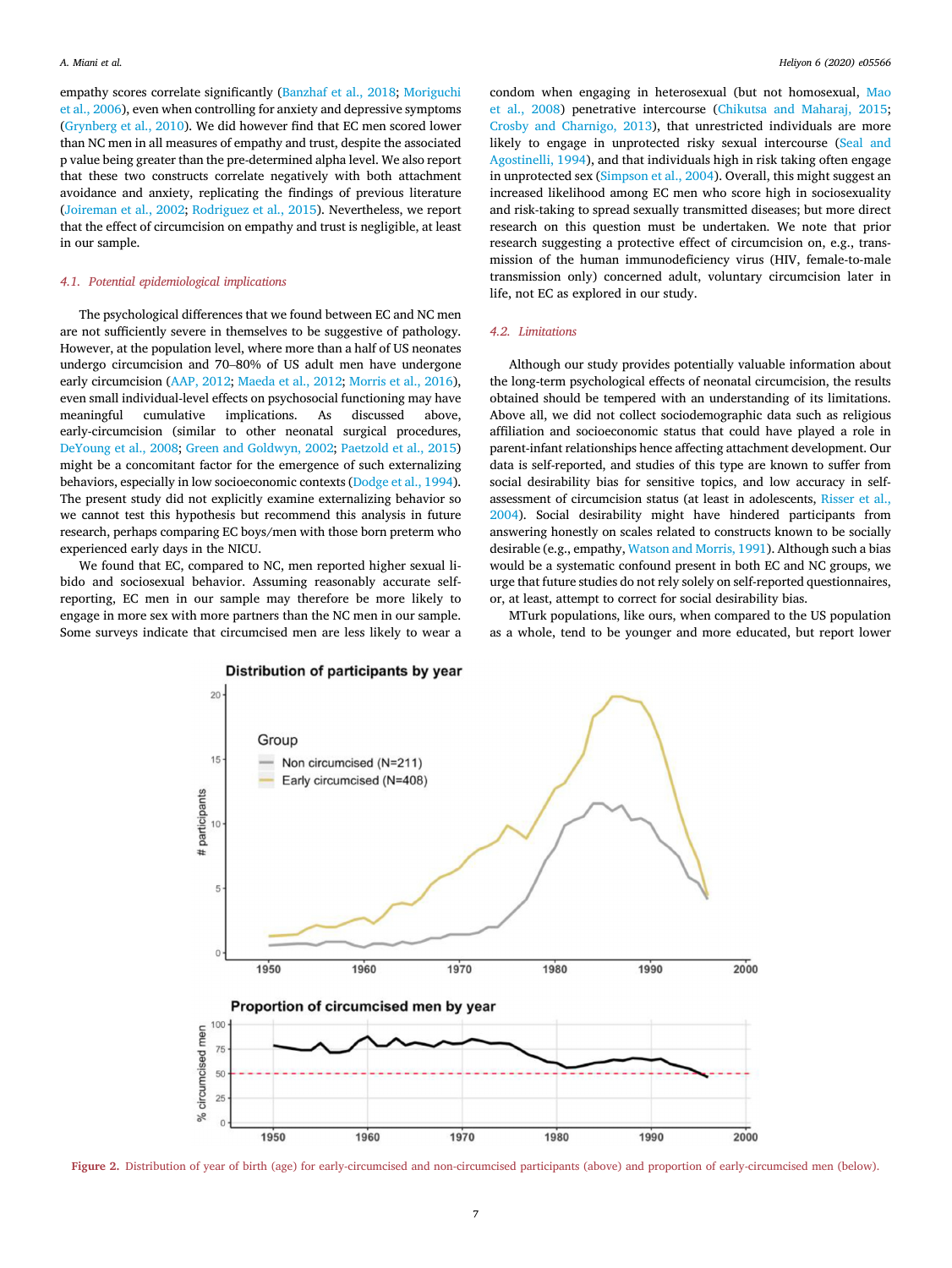incomes and higher unemployment [\(Stewart et al., 2017\)](#page-9-24). Therefore, future studies need to be repeated with a sample of people that is more representative of the population and collect more sociodemographic variables to allow comparisons. To this end, we have provided a thorough description of our sample(s) in terms of demographic characteristics (see [Table 1](#page-2-0) and [Figure 2](#page-6-0)) and provided complete statistics for our scales and results (SM2, SM3, and [Table 2](#page-4-0)). It should be noted that our population was comparable to larger samples in terms of within-ethnicity proportion of circumcised men. [Risser et al. \(2004\)](#page-9-41) investigated the circumcision status of 1508 adolescents (mean age in 2002 was 15 years) and reported that 58% of men within Black or African American, 22% men within Hispanic or Latino/a, and 82% men within White ethnic groups were circumcised. Similarly, we report that 61%, 27%, and 74% of men, within the same ethnic groups respectively, reported being early-circumcised. Moreover, our sample also shows a decreasing proportion of neonatal circumcision over the decades (see [Figure 2\)](#page-6-0), which has been shown in census data ([Laumann et al., 1997;](#page-8-66) [Wiswell et al., 1987,](#page-9-43) but see [Morris et al., 2016](#page-9-40)). Another limitation is that our sample is composed of only US Americans. While this might pose a problem in terms of generalizability beyond this population, it is however a strength that, in the US, religion is less of a confounding factor with respect to circumcision, compared to samples drawn from European populations.

#### 5. Conclusions

As a painful skin-breaking procedure, neonatal circumcision alters infant physiological and behavioral stress responses. Prolonged stress may have an effect on mother infant interactions and the development of an insecure attachment style. Here, we explored whether neonatal circumcision was connected with adult socio-affective processing associated with early stress. Our analysis shows differences between earlycircumcised and non-circumcised men in psychological measures of socio-affectivity and provides initial support for the hypothesis that this alteration stems from the most crucial neurodevelopmentally plastic period of an individual's life. On a global scale, these small alterations might have meaningful social implications. Although we have used validated psychological instruments and provided a rich set of descriptive statistics that facilitate comparison to other studies, a replication of the current study with a larger sample size and better ability to control for socioeconomic variables is warranted. Longitudinal case-control studies from birth using the validated Ainsworth Strange Situation test to measure infant attachment would provide additional insights into how developmental history affects adult behaviors following neonatal circumcision.

#### Declarations

#### Author contribution statement

A. Miani: Conceived and designed the experiments; Performed the experiments; Analyzed and interpreted the data; Contributed reagents, materials, analysis tools or data; Wrote the paper.

G. A. Di Bernardo: Analyzed and interpreted the data; Contributed reagents, materials, analysis tools or data; Wrote the paper.

A. D. Højgaard, P. J. Zak, A. Landau: Analyzed and interpreted the data; Wrote the paper.

B. D. Earp: Wrote the paper.

J. Hoppe, M. Winterdahl: Conceived and designed the experiments; Analyzed and interpreted the data; Wrote the paper.

#### Funding statement

This work was supported by the RegionMidt Research Foundation and the Institute of Clinical Medicine, Aarhus University.

Data availability statement

Data associated with this study has been deposited at [https://osf.](https://osf.io/znhp8/?view_only=a95c7e6d7de34facb9c043d2c9953ced) [io/znhp8/?view\\_only](https://osf.io/znhp8/?view_only=a95c7e6d7de34facb9c043d2c9953ced)=[a95c7e6d7de34facb9c043d2c9953ced](https://osf.io/znhp8/?view_only=a95c7e6d7de34facb9c043d2c9953ced).

#### Declaration of interests statement

The authors declare no conflict of interest.

#### Additional information

Supplementary content related to this article has been published online at [https://doi.org/10.1016/j.heliyon.2020.e05566.](https://doi.org/10.1016/j.heliyon.2020.e05566)

#### <span id="page-7-3"></span>References

- <span id="page-7-9"></span>[AAP, 2016. Prevention and management of procedural pain in the neonate: an update.](http://refhub.elsevier.com/S2405-8440(20)32409-9/sref1) [Pediatrics 137 \(2\)](http://refhub.elsevier.com/S2405-8440(20)32409-9/sref1).
- <span id="page-7-7"></span>[AAP, 2012. Male circumcision. Pediatrics 130, e756](http://refhub.elsevier.com/S2405-8440(20)32409-9/sref2)–[e785](http://refhub.elsevier.com/S2405-8440(20)32409-9/sref2).
- [Abdulcadir, J., Adler, P.W., Alderson, P., Alexander, S., Aurenque, D., Bader, D., Ben-](http://refhub.elsevier.com/S2405-8440(20)32409-9/sref3)[Yami, H., Bewley, S., Boddy, J., van den Brink, M., Bronselaer, G., Burrage, H.,](http://refhub.elsevier.com/S2405-8440(20)32409-9/sref3) [Ceelen, W., Chambers, C., Chegwidden, J., Coene, G., Conroy, R., Dabbagh, H.,](http://refhub.elsevier.com/S2405-8440(20)32409-9/sref3) [Davis, D.S., Dawson, A., Decruyenaere, J., Dekkers, W., Delaet, D., De Sutter, P., van](http://refhub.elsevier.com/S2405-8440(20)32409-9/sref3) [Dijk, G., Dubuc, E., Dworkin, G., Earp, B.D., Baky Fahmy, M.A., Ferreira, N.,](http://refhub.elsevier.com/S2405-8440(20)32409-9/sref3) [Florquin, S., Frisch, M., Garland, F., Goldman, R., Gruenbaum, E., Heinrichs, G.,](http://refhub.elsevier.com/S2405-8440(20)32409-9/sref3) [Herbenick, D., Higashi, Y., Ho, C.W.L., Hoebeke, P., Johnson, M., Johnson-](http://refhub.elsevier.com/S2405-8440(20)32409-9/sref3)[Agbakwu, C., Karlsen, S., Kim, D., Kling, S., Komba, E., Kraus, C., Kukla, R.,](http://refhub.elsevier.com/S2405-8440(20)32409-9/sref3) Lempert, A., von Gleichen, T.L., Macdonald, N., Merli, C., Mishori, R., Möller, K., [Monro, S., Moodley, K., Mortier, E., Munzer, S.R., Murphy, T.F., Nelson, J.L.,](http://refhub.elsevier.com/S2405-8440(20)32409-9/sref3) [Ncayiyana, D.J., van Niekerk, A.A., O](http://refhub.elsevier.com/S2405-8440(20)32409-9/sref3)'neill, S., Onuki, D., Palacios-Gonz-[alez, C.,](http://refhub.elsevier.com/S2405-8440(20)32409-9/sref3) [Pang, M.G., Proudman, C.R., Richard, F., Richards, J.R., Reis, E., Rotta, A.T.,](http://refhub.elsevier.com/S2405-8440(20)32409-9/sref3) [Rubens, R., Sarajlic, E., Sardi, L., Schüklenk, U., Shahvisi, A., Shaw, D., Sidler, D.,](http://refhub.elsevier.com/S2405-8440(20)32409-9/sref3) [Steinfeld, R., Sterckx, S., Svoboda, J.S., Tangwa, G.B., Thomson, M., Tigchelaar, J.,](http://refhub.elsevier.com/S2405-8440(20)32409-9/sref3) [Van Biesen, W., Vandewoude, K., Van Howe, R.S., Vash-Margita, A., Vissandj](http://refhub.elsevier.com/S2405-8440(20)32409-9/sref3)é[e, B.,](http://refhub.elsevier.com/S2405-8440(20)32409-9/sref3) [Wahlberg, A., Warren, N., 2019. Medically unnecessary genital cutting and the rights](http://refhub.elsevier.com/S2405-8440(20)32409-9/sref3) [of the child: moving toward consensus. Am. J. Bioeth.](http://refhub.elsevier.com/S2405-8440(20)32409-9/sref3)
- <span id="page-7-11"></span><span id="page-7-6"></span>[Abe, J.A.A., Izard, C.E., 1999. A longitudinal study of emotion expression and personality](http://refhub.elsevier.com/S2405-8440(20)32409-9/sref4) [relations in early development. J. Pers. Soc. Psychol. 77, 566](http://refhub.elsevier.com/S2405-8440(20)32409-9/sref4)–[577.](http://refhub.elsevier.com/S2405-8440(20)32409-9/sref4)
- <span id="page-7-4"></span>[Ainsworth, M.D.S., Blehar, M.C., Waters, E., Wall, S.N., 1978. Patterns of Attachment,](http://refhub.elsevier.com/S2405-8440(20)32409-9/sref5) [Patterns of Attachment: A Psychological Study of the Strange Situation. Psychology](http://refhub.elsevier.com/S2405-8440(20)32409-9/sref5) Pres
- [Anand, K.S., Aynsley-Green, A., Bancalari, E., Benini, F., Champion, G.D., Craig, K.D.,](http://refhub.elsevier.com/S2405-8440(20)32409-9/sref6) [Dangel, T.S., Fournier-Charri](http://refhub.elsevier.com/S2405-8440(20)32409-9/sref6)ère, E., Franck, L.S., Grunau, R.E., Hertel, S.A., Jacqz-[Aigrain, E., Jorch, G., Kopelman, B.I., Koren, G., Larsson, B., Marlow, N.,](http://refhub.elsevier.com/S2405-8440(20)32409-9/sref6) [McIntosh, N., Ohlsson, A., Olsson, G., Porter, F., Richter, R., Stevens, B., Taddio, A.,](http://refhub.elsevier.com/S2405-8440(20)32409-9/sref6) [2001. Consensus statement for the prevention and management of pain in the](http://refhub.elsevier.com/S2405-8440(20)32409-9/sref6) [newborn. Arch. Pediatr. Adolesc. Med.](http://refhub.elsevier.com/S2405-8440(20)32409-9/sref6)
- <span id="page-7-19"></span><span id="page-7-5"></span>[Banieghbal, B., 2009. Optimal time for neonatal circumcision: an observation-based](http://refhub.elsevier.com/S2405-8440(20)32409-9/sref7) [study. J. Pediatr. Urol. 5, 359](http://refhub.elsevier.com/S2405-8440(20)32409-9/sref7)–[362.](http://refhub.elsevier.com/S2405-8440(20)32409-9/sref7)
- <span id="page-7-0"></span>[Banzhaf, C., Hoffmann, F., Kanske, P., Fan, Y., Walter, H., Spengler, S., Schreiter, S.,](http://refhub.elsevier.com/S2405-8440(20)32409-9/sref8) [Singer, T., Bermpohl, F., 2018. Interacting and dissociable effects of alexithymia and](http://refhub.elsevier.com/S2405-8440(20)32409-9/sref8) [depression on empathy. Psychiatr. Res.](http://refhub.elsevier.com/S2405-8440(20)32409-9/sref8)
- <span id="page-7-14"></span>[Bauer, A.Z., Kriebel, D., 2013. Prenatal and perinatal analgesic exposure and autism: an](http://refhub.elsevier.com/S2405-8440(20)32409-9/sref9) [ecological link. Environ. Health 12, 41](http://refhub.elsevier.com/S2405-8440(20)32409-9/sref9).
- <span id="page-7-13"></span>[Belsky, J., Schlomer, G.L., Ellis, B.J., 2012. Beyond cumulative risk: distinguishing](http://refhub.elsevier.com/S2405-8440(20)32409-9/sref10) [harshness and unpredictability as determinants of parenting and early life history](http://refhub.elsevier.com/S2405-8440(20)32409-9/sref10) [strategy. Dev. Psychol. 48, 662](http://refhub.elsevier.com/S2405-8440(20)32409-9/sref10)–[673](http://refhub.elsevier.com/S2405-8440(20)32409-9/sref10).
- <span id="page-7-8"></span>[Belsky, J., Steinberg, L., Draper, P., 1991. Childhood experience, interpersonal](http://refhub.elsevier.com/S2405-8440(20)32409-9/sref11) [development, and reproductive strategy: an evolutionary theory of socialization.](http://refhub.elsevier.com/S2405-8440(20)32409-9/sref11) [Child Dev. 62 \(4\)](http://refhub.elsevier.com/S2405-8440(20)32409-9/sref11).
- <span id="page-7-18"></span>[Benatar, M., Benatar, D., 2003. Between prophylaxis and child abuse: the ethics of](http://refhub.elsevier.com/S2405-8440(20)32409-9/sref12) [neonatal male circumcision. Am. J. Bioeth. 3 \(2\)](http://refhub.elsevier.com/S2405-8440(20)32409-9/sref12).
- <span id="page-7-17"></span>[Bernhardt, B.C., Singer, T., 2012. The neural basis of empathy. Annu. Rev. Neurosci. 35](http://refhub.elsevier.com/S2405-8440(20)32409-9/sref13) [\(1\), 1](http://refhub.elsevier.com/S2405-8440(20)32409-9/sref13)–[23.](http://refhub.elsevier.com/S2405-8440(20)32409-9/sref13)
- <span id="page-7-12"></span>[Berthoz, S., Hill, E.L., 2005. The validity of using self-reports to assess emotion regulation](http://refhub.elsevier.com/S2405-8440(20)32409-9/sref14) [abilities in adults with autism spectrum disorder. Eur. Psychiatr. 20 \(3\).](http://refhub.elsevier.com/S2405-8440(20)32409-9/sref14)
- <span id="page-7-15"></span>[Bhutta, A.T., Cleves, M.A., Casey, P.H., Cradock, M.M., Anand, K.S., 2002. Cognitive and](http://refhub.elsevier.com/S2405-8440(20)32409-9/sref15) [behavioral outcomes of school-aged children who were born preterm. J. Am. Med.](http://refhub.elsevier.com/S2405-8440(20)32409-9/sref15) [Assoc. 288 \(6\), 728.](http://refhub.elsevier.com/S2405-8440(20)32409-9/sref15)
- <span id="page-7-16"></span>[Birnbaum, G.E., 2016. Attachment and sexual mating: the joint operation of separate](http://refhub.elsevier.com/S2405-8440(20)32409-9/sref16) [motivational systems. In: Handbook of Attachment, third ed. Theory, Research, and](http://refhub.elsevier.com/S2405-8440(20)32409-9/sref16) [Clinical Applications. Guilford Press, New York, NY, pp. 464](http://refhub.elsevier.com/S2405-8440(20)32409-9/sref16)–[483](http://refhub.elsevier.com/S2405-8440(20)32409-9/sref16).
- <span id="page-7-2"></span><span id="page-7-1"></span>[Bogaert, A.F., Sadava, S., 2002. Adult attachment and sexual behavior. Pers. Relat.](http://refhub.elsevier.com/S2405-8440(20)32409-9/sref17) [Bollinger, D., Van Howe, R.S., 2012. Preliminary results are preliminary, not](http://refhub.elsevier.com/S2405-8440(20)32409-9/sref18) "unfounded"[: reply to Morris and waskett. Int. J. Men](http://refhub.elsevier.com/S2405-8440(20)32409-9/sref18)'s Health 11 (2).
- <span id="page-7-10"></span>[Bollinger, D., Van Howe, R.S., 2011. Alexithymia and circumcision trauma: a preliminary](http://refhub.elsevier.com/S2405-8440(20)32409-9/sref19) [investigation. Int. J. Men](http://refhub.elsevier.com/S2405-8440(20)32409-9/sref19)'s Health 10 (2), 184–[195](http://refhub.elsevier.com/S2405-8440(20)32409-9/sref19).
- [Bossio, J.A., Pukall, C.F., 2018. Attitude toward one](http://refhub.elsevier.com/S2405-8440(20)32409-9/sref20)'s circumcision status is more [important than actual circumcision status for men](http://refhub.elsevier.com/S2405-8440(20)32409-9/sref20)'s body image and sexual [functioning. Arch. Sex. Behav. 47 \(3\).](http://refhub.elsevier.com/S2405-8440(20)32409-9/sref20)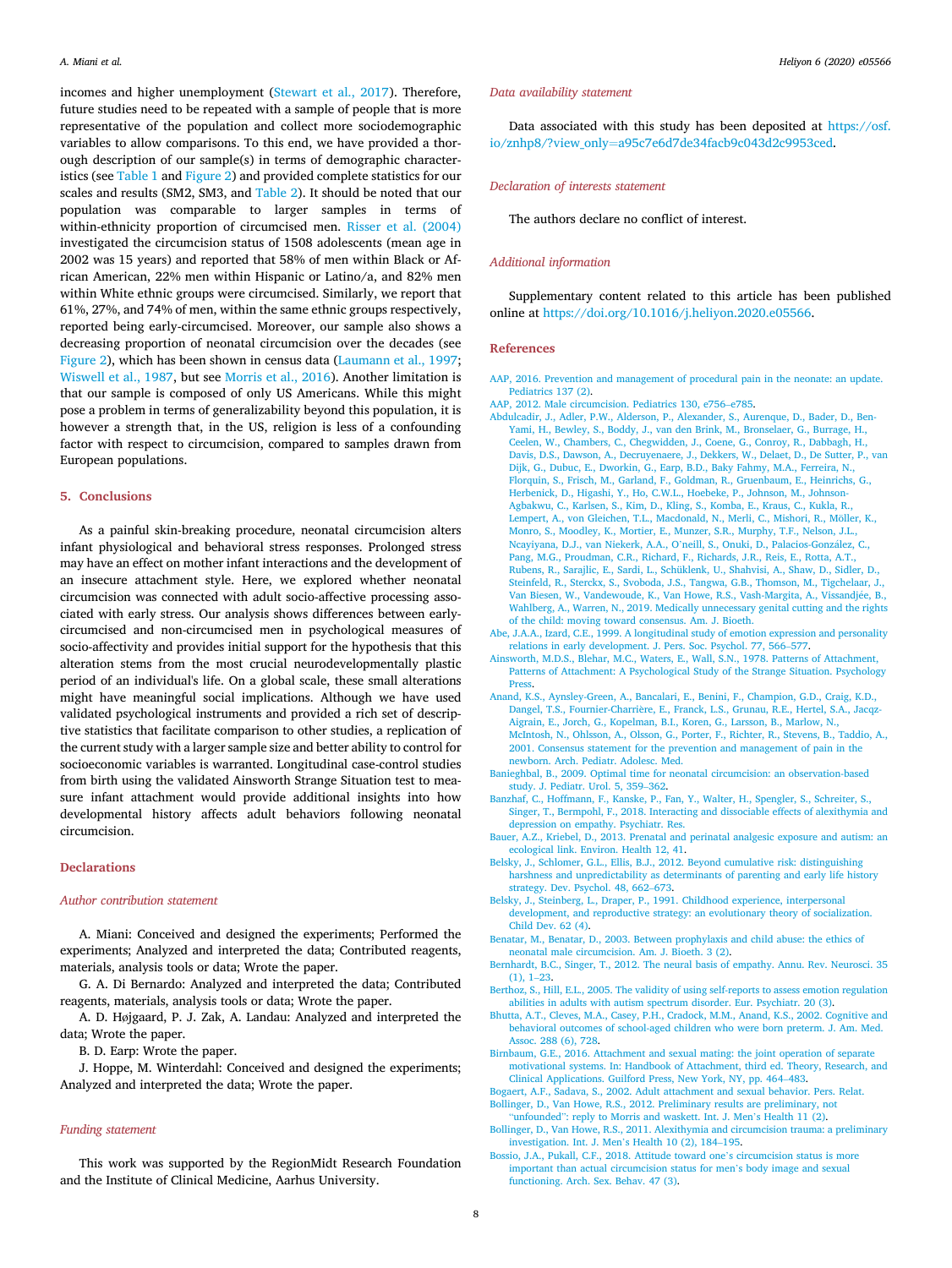<span id="page-8-20"></span>[Bossio, J.A., Pukall, C.F., Steele, S., 2014. A review of the current state of the male](http://refhub.elsevier.com/S2405-8440(20)32409-9/sref21) [circumcision literature. J. Sex. Med. 11 \(12\), 2847](http://refhub.elsevier.com/S2405-8440(20)32409-9/sref21)–[2864.](http://refhub.elsevier.com/S2405-8440(20)32409-9/sref21)

<span id="page-8-31"></span>[Bossio, J.A., Pukall, C.F., Steele, S.S., 2016. Examining penile sensitivity in neonatally](http://refhub.elsevier.com/S2405-8440(20)32409-9/sref22) [circumcised and intact men using quantitative sensory testing. J. Urol. 195,](http://refhub.elsevier.com/S2405-8440(20)32409-9/sref22) [1848](http://refhub.elsevier.com/S2405-8440(20)32409-9/sref22)–[1853](http://refhub.elsevier.com/S2405-8440(20)32409-9/sref22).

- <span id="page-8-44"></span><span id="page-8-11"></span>[Bowlby, J., 1979. The Making and Breaking of Affectional Bonds. Tavistock, London, UK.](http://refhub.elsevier.com/S2405-8440(20)32409-9/sref23) [Boyle, G., 2017. Proving a negative? Methodological, statistical, and psychometric](http://refhub.elsevier.com/S2405-8440(20)32409-9/sref24) flaws [in Ullmann et al. \(2017\) PTSD study. J. Clin. Transl. Res.](http://refhub.elsevier.com/S2405-8440(20)32409-9/sref24)
- <span id="page-8-21"></span>[Boyle, G.J., 2015. Does male circumcision adversely affect sexual sensation, function, or](http://refhub.elsevier.com/S2405-8440(20)32409-9/sref25) [satisfaction? Critical comment on Morris and krieger. Adv. Sex. Med. 5, 7](http://refhub.elsevier.com/S2405-8440(20)32409-9/sref25)–[12 \(2013\).](http://refhub.elsevier.com/S2405-8440(20)32409-9/sref25) [Brady-Fryer, B., Wiebe, N., Lander, J.A., 2004. Pain relief for neonatal circumcision.](http://refhub.elsevier.com/S2405-8440(20)32409-9/sref26)

<span id="page-8-45"></span><span id="page-8-16"></span>[Cochrane Database Syst. Rev. CD004217.](http://refhub.elsevier.com/S2405-8440(20)32409-9/sref26) [Britton, J.R., Britton, H.L., Gronwaldt, V., 2006. Breastfeeding, sensitivity, and](http://refhub.elsevier.com/S2405-8440(20)32409-9/sref27) [attachment. Pediatrics 118 \(5\), e1436](http://refhub.elsevier.com/S2405-8440(20)32409-9/sref27)–[e1443.](http://refhub.elsevier.com/S2405-8440(20)32409-9/sref27)

- <span id="page-8-54"></span>[Brummelte, S., Grunau, R.E., Chau, V., Poskitt, K.J., Brant, R., Vinall, J., Gover, A.,](http://refhub.elsevier.com/S2405-8440(20)32409-9/sref28) [Synnes, A.R., Miller, S.P., 2012. Procedural pain and brain development in premature](http://refhub.elsevier.com/S2405-8440(20)32409-9/sref28) [newborns. Ann. Neurol. 71 \(3\), 385](http://refhub.elsevier.com/S2405-8440(20)32409-9/sref28)–[396](http://refhub.elsevier.com/S2405-8440(20)32409-9/sref28).
- <span id="page-8-43"></span>[Cassidy, J., Jones, J.D., Shaver, P.R., 2013. Contributions of attachment theory and](http://refhub.elsevier.com/S2405-8440(20)32409-9/sref29) arch: a framework for future research, translation, and policy. Dev. Psychopathol. [25, 1415](http://refhub.elsevier.com/S2405-8440(20)32409-9/sref29)–[1434.](http://refhub.elsevier.com/S2405-8440(20)32409-9/sref29)
- <span id="page-8-34"></span>[Chandler, J., Shapiro, D., 2016. Conducting clinical research using crowdsourced](http://refhub.elsevier.com/S2405-8440(20)32409-9/sref30) [convenience samples. Annu. Rev. Clin. Psychol. 12 \(1\), 53](http://refhub.elsevier.com/S2405-8440(20)32409-9/sref30)–[81](http://refhub.elsevier.com/S2405-8440(20)32409-9/sref30).

<span id="page-8-64"></span>[Chikutsa, A., Maharaj, P., 2015. Social representations of male circumcision as](http://refhub.elsevier.com/S2405-8440(20)32409-9/sref31) [prophylaxis against HIV/AIDS in Zimbabwe. BMC Publ. Health 15, 603.](http://refhub.elsevier.com/S2405-8440(20)32409-9/sref31)

- <span id="page-8-40"></span>[Cohen, S., Williamson, G.M., 1988. Perceived stress in a probability sample of the United](http://refhub.elsevier.com/S2405-8440(20)32409-9/sref32) [States. In: Spacapan, S., Oskaap, S. \(Eds.\), The Social Psychology of Health. Sage,](http://refhub.elsevier.com/S2405-8440(20)32409-9/sref32) [Newbury Park, CA, pp. 31](http://refhub.elsevier.com/S2405-8440(20)32409-9/sref32)–[67](http://refhub.elsevier.com/S2405-8440(20)32409-9/sref32).
- <span id="page-8-38"></span>[Costa, McCrae, R.R., 1992. Neo PI-R Professional Manual. Psychological Assessment](http://refhub.elsevier.com/S2405-8440(20)32409-9/sref33) [Resources, Odessa, FL](http://refhub.elsevier.com/S2405-8440(20)32409-9/sref33).

<span id="page-8-65"></span>[Crosby, R., Charnigo, R.J., 2013. A comparison of condom use perceptions and](http://refhub.elsevier.com/S2405-8440(20)32409-9/sref34) [behaviours between circumcised and intact men attending sexually transmitted](http://refhub.elsevier.com/S2405-8440(20)32409-9/sref34) [disease clinics in the United States. Int. J. STD AIDS 24, 175](http://refhub.elsevier.com/S2405-8440(20)32409-9/sref34)–[178.](http://refhub.elsevier.com/S2405-8440(20)32409-9/sref34)

<span id="page-8-1"></span>Darby, R., 2015. Risks, benefi[ts, complications and harms: neglected factors in the current](http://refhub.elsevier.com/S2405-8440(20)32409-9/sref35) [debate on non-therapeutic circumcision. Kennedy Inst. Ethics J. 25 \(1\).](http://refhub.elsevier.com/S2405-8440(20)32409-9/sref35)

<span id="page-8-27"></span>[Dave, S., Afshar, K., Braga, L.H., Anderson, P., 2018. CUA guideline on the care of the](http://refhub.elsevier.com/S2405-8440(20)32409-9/sref36) [normal foreskin and neonatal circumcision in Canadian infants. Can. Urol. Assoc. J.](http://refhub.elsevier.com/S2405-8440(20)32409-9/sref36) [12 \(2\)](http://refhub.elsevier.com/S2405-8440(20)32409-9/sref36).

<span id="page-8-60"></span><span id="page-8-39"></span>[Davis, M.H., 1980. Interpersonal reactivity Index. JSAS cat. Sel. Doc. Psychol. 10, 14](http://refhub.elsevier.com/S2405-8440(20)32409-9/sref37)–[15.](http://refhub.elsevier.com/S2405-8440(20)32409-9/sref37) [Decety, J., Jackson, P.L., 2004. The functional architecture of human empathy. Behav.](http://refhub.elsevier.com/S2405-8440(20)32409-9/sref38)

<span id="page-8-23"></span>[Cognit. Neurosci. Rev. 3 \(2\), 71](http://refhub.elsevier.com/S2405-8440(20)32409-9/sref38)–[100.](http://refhub.elsevier.com/S2405-8440(20)32409-9/sref38) [Del Giudice, M., 2016. Sex differences in romantic attachment: a facet-level analysis. Pers.](http://refhub.elsevier.com/S2405-8440(20)32409-9/sref39) [Indiv. Differ. 88, 125](http://refhub.elsevier.com/S2405-8440(20)32409-9/sref39)–[128.](http://refhub.elsevier.com/S2405-8440(20)32409-9/sref39)

<span id="page-8-24"></span>[Del Giudice, M., Gangestad, S., Kaplan, H.S., 2005. Life history theory and evolutionary](http://refhub.elsevier.com/S2405-8440(20)32409-9/sref40) [psychology. Handb. Evol. Psychol. 68](http://refhub.elsevier.com/S2405-8440(20)32409-9/sref40)–[95](http://refhub.elsevier.com/S2405-8440(20)32409-9/sref40).

<span id="page-8-25"></span>[DeYoung, C.G., Peterson, J.B., Higgins, D.M., 2002. Higher-order factors of the Big Five](http://refhub.elsevier.com/S2405-8440(20)32409-9/sref41) [predict conformity: are there neuroses of health? Pers. Indiv. Differ. 33 \(4\), 533](http://refhub.elsevier.com/S2405-8440(20)32409-9/sref41)–[552.](http://refhub.elsevier.com/S2405-8440(20)32409-9/sref41) [DeYoung, C.G., Peterson, J.B., S](http://refhub.elsevier.com/S2405-8440(20)32409-9/sref42)éguin, J.R., Tremblay, R.E., 2008. Externalizing behavior

<span id="page-8-46"></span>[and the higher order factors of the Big Five. J. Abnorm. Psychol. 117 \(4\), 947](http://refhub.elsevier.com/S2405-8440(20)32409-9/sref42)–[953.](http://refhub.elsevier.com/S2405-8440(20)32409-9/sref42) [Dixon, S., Snyder, J., Holve, R., Bromberger, P., 1984. Behavioral effects of circumcision](http://refhub.elsevier.com/S2405-8440(20)32409-9/sref43)

<span id="page-8-62"></span><span id="page-8-3"></span>[with and without anesthesia. J. Dev. Behav. Pediatr. 5 \(5\), 246](http://refhub.elsevier.com/S2405-8440(20)32409-9/sref43)–[250.](http://refhub.elsevier.com/S2405-8440(20)32409-9/sref43) [Dodge, K.A., Pettit, G.S., Bates, J.E., 1994. Socialization mediators of the relation between](http://refhub.elsevier.com/S2405-8440(20)32409-9/sref44)

<span id="page-8-50"></span>[socioeconomic status and child conduct problems. Child Dev. 65 \(2\), 649](http://refhub.elsevier.com/S2405-8440(20)32409-9/sref44)–[665.](http://refhub.elsevier.com/S2405-8440(20)32409-9/sref44) [Dodrill, P., Donovan, T., Cleghorn, G., McMahon, S., Davies, P.S.W., 2008. Attainment of](http://refhub.elsevier.com/S2405-8440(20)32409-9/sref45)

- <span id="page-8-22"></span>[early feeding milestones in preterm neonates. J. Perinatol. 28 \(8\), 549](http://refhub.elsevier.com/S2405-8440(20)32409-9/sref45)–[555](http://refhub.elsevier.com/S2405-8440(20)32409-9/sref45). [Earp, B.D., 2016. Infant circumcision and adult penile sensitivity: implications for sexual](http://refhub.elsevier.com/S2405-8440(20)32409-9/sref46) [experience. Trends Urol. Men](http://refhub.elsevier.com/S2405-8440(20)32409-9/sref46)'s Health 7 (4).
- <span id="page-8-36"></span><span id="page-8-26"></span>[Earp, B.D., 2013. The ethics of infant male circumcision. J. Med. Ethics 39 \(7\), 418](http://refhub.elsevier.com/S2405-8440(20)32409-9/sref47)–[420.](http://refhub.elsevier.com/S2405-8440(20)32409-9/sref47) [Earp, B.D., Sardi, L.M., Jellison, W.A., 2018. False Beliefs Predict Increased Circumcision](http://refhub.elsevier.com/S2405-8440(20)32409-9/sref48)

<span id="page-8-55"></span>[Satisfaction in a Sample of US American Men. Cult. Heal. Sex](http://refhub.elsevier.com/S2405-8440(20)32409-9/sref48). [Ein-Dor, T., Verbeke, W.J.M.I., Mokry, M., Vrti](http://refhub.elsevier.com/S2405-8440(20)32409-9/sref49)[cka, P., 2018. Epigenetic modi](http://refhub.elsevier.com/S2405-8440(20)32409-9/sref49)fication of

[the oxytocin and glucocorticoid receptor genes is linked to attachment avoidance in](http://refhub.elsevier.com/S2405-8440(20)32409-9/sref49) [young adults. Attach. Hum. Dev. 20 \(4\), 1](http://refhub.elsevier.com/S2405-8440(20)32409-9/sref49)–[16.](http://refhub.elsevier.com/S2405-8440(20)32409-9/sref49)

<span id="page-8-17"></span>[Elhaik, E., 2018. Neonatal circumcision and prematurity are associated with sudden](http://refhub.elsevier.com/S2405-8440(20)32409-9/sref50) [infant death syndrome \(SIDS\). J. Clin. Transl. Res. 4 \(2\), 136](http://refhub.elsevier.com/S2405-8440(20)32409-9/sref50)–[151.](http://refhub.elsevier.com/S2405-8440(20)32409-9/sref50)

<span id="page-8-29"></span>[Fahmy, M.A.B., 2019. Prevalence of male circumcision complications. In: Complications](http://refhub.elsevier.com/S2405-8440(20)32409-9/sref51) [in Male Circumcision. Elsevier, pp. 49](http://refhub.elsevier.com/S2405-8440(20)32409-9/sref51)–[63.](http://refhub.elsevier.com/S2405-8440(20)32409-9/sref51)

<span id="page-8-53"></span>[Feldman, R., 2006. From biological rhythms to social rhythms: physiological precursors of](http://refhub.elsevier.com/S2405-8440(20)32409-9/sref52) [mother-infant synchrony. Dev. Psychol. 42 \(1\), 175](http://refhub.elsevier.com/S2405-8440(20)32409-9/sref52)–[188](http://refhub.elsevier.com/S2405-8440(20)32409-9/sref52).

<span id="page-8-4"></span>[Fergusson, D.M., Boden, J.M., Horwood, L.J., 2007. Neonatal circumcision: effects on](http://refhub.elsevier.com/S2405-8440(20)32409-9/sref53) [breastfeeding and outcomes associated with breastfeeding. J. Paediatr. Child Health](http://refhub.elsevier.com/S2405-8440(20)32409-9/sref53) [44.](http://refhub.elsevier.com/S2405-8440(20)32409-9/sref53)

<span id="page-8-51"></span>[Flacking, R., Nyqvist, K.H., Ewald, U., Wallin, L., 2003. Long-term duration of](http://refhub.elsevier.com/S2405-8440(20)32409-9/sref54) [breastfeeding in Swedish low birth weight infants. J. Hum. Lactation 19 \(2\),](http://refhub.elsevier.com/S2405-8440(20)32409-9/sref54) [157](http://refhub.elsevier.com/S2405-8440(20)32409-9/sref54)–[165](http://refhub.elsevier.com/S2405-8440(20)32409-9/sref54).

<span id="page-8-42"></span>[Fox, J., Weisberg, S., Adler, D., Bates, D.M., Baud-Bovy, G., Ellison, S., Firth, D.,](http://refhub.elsevier.com/S2405-8440(20)32409-9/sref55) [Friendly, M., Gorjanc, G., Graves, S., Heiberger, R., Laboissiere, R., Mon, G.,](http://refhub.elsevier.com/S2405-8440(20)32409-9/sref55) [Murdoch, D., Nilsson, H., Ogle, D., Ripley, B., Venables, W., Zeileis, A., R-Core, 2014.](http://refhub.elsevier.com/S2405-8440(20)32409-9/sref55) [An R Companion to Applied Regression, second ed. R Top. Doc](http://refhub.elsevier.com/S2405-8440(20)32409-9/sref55).

<span id="page-8-37"></span>[Fraley, R.C., Waller, N.G., Brennan, K.A., 2000. An item response theory analysis of self](http://refhub.elsevier.com/S2405-8440(20)32409-9/sref56)[report measures of adult attachment. J. Pers. Soc. Psychol. 78 \(2\), 350](http://refhub.elsevier.com/S2405-8440(20)32409-9/sref56)–[365.](http://refhub.elsevier.com/S2405-8440(20)32409-9/sref56)

<span id="page-8-2"></span>[Freedman, A.L., 2016. The circumcision debate: beyond bene](http://refhub.elsevier.com/S2405-8440(20)32409-9/sref57)fits and risks. Pediatrics 137 [\(5\).](http://refhub.elsevier.com/S2405-8440(20)32409-9/sref57)

<span id="page-8-28"></span>[Frisch, M., Aigrain, Y., Barauskas, V., Bjarnason, R., Boddy, S.-A., Czauderna, P., de](http://refhub.elsevier.com/S2405-8440(20)32409-9/sref58) [Gier, R.P.E., de Jong, T.P.V.M., Fasching, G., Fetter, W., Gahr, M., Graugaard, C.,](http://refhub.elsevier.com/S2405-8440(20)32409-9/sref58) [Greisen, G., Gunnarsdottir, A., Hartmann, W., Havranek, P., Hitchcock, R.,](http://refhub.elsevier.com/S2405-8440(20)32409-9/sref58) [Huddart, S., Janson, S., Jaszczak, P., Kupferschmid, C., Lahdes-Vasama, T.,](http://refhub.elsevier.com/S2405-8440(20)32409-9/sref58)

[Lindahl, H., MacDonald, N., Markestad, T., Martson, M., Nordhov, S.M., Palve, H.,](http://refhub.elsevier.com/S2405-8440(20)32409-9/sref58) [Petersons, A., Quinn, F., Qvist, N., Rosmundsson, T., Saxen, H., Soder, O., Stehr, M.,](http://refhub.elsevier.com/S2405-8440(20)32409-9/sref58) [von Loewenich, V.C.H., Wallander, J., Wijnen, R., 2013. Cultural bias in the AAP](http://refhub.elsevier.com/S2405-8440(20)32409-9/sref58)'<sup>s</sup> [2012 technical report and policy statement on male circumcision. Pediatrics 131 \(4\),](http://refhub.elsevier.com/S2405-8440(20)32409-9/sref58) [796](http://refhub.elsevier.com/S2405-8440(20)32409-9/sref58)–[800](http://refhub.elsevier.com/S2405-8440(20)32409-9/sref58).

<span id="page-8-15"></span>[Frisch, M., Earp, B.D., 2018. Circumcision of male infants and children as a public health](http://refhub.elsevier.com/S2405-8440(20)32409-9/sref59) [measure in developed countries: a critical assessment of recent evidence. Global Publ.](http://refhub.elsevier.com/S2405-8440(20)32409-9/sref59) [Health 13 \(5\)](http://refhub.elsevier.com/S2405-8440(20)32409-9/sref59).

<span id="page-8-10"></span>[Frisch, M., Simonsen, J., 2015a. Ritual circumcision and risk of autism spectrum disorder](http://refhub.elsevier.com/S2405-8440(20)32409-9/sref60) [in 0- to 9-year-old boys: national cohort study in Denmark. J. R. Soc. Med. 108 \(7\),](http://refhub.elsevier.com/S2405-8440(20)32409-9/sref60) [1](http://refhub.elsevier.com/S2405-8440(20)32409-9/sref60)–[14.](http://refhub.elsevier.com/S2405-8440(20)32409-9/sref60)

<span id="page-8-12"></span>[Frisch, M., Simonsen, J., 2015b. Circumcision-autism link needs thorough evaluation:](http://refhub.elsevier.com/S2405-8440(20)32409-9/sref61) [response to Morris and Wiswell. J. R. Soc. Med. 108 \(8\).](http://refhub.elsevier.com/S2405-8440(20)32409-9/sref61)

<span id="page-8-58"></span>[Frith, U., 2004. Emanuel miller lecture: confusions and controversies about asperger](http://refhub.elsevier.com/S2405-8440(20)32409-9/sref62) [syndrome. J. Child Psychol. Psychiatry 45 \(4\), 672](http://refhub.elsevier.com/S2405-8440(20)32409-9/sref62)–[686.](http://refhub.elsevier.com/S2405-8440(20)32409-9/sref62)

<span id="page-8-5"></span>[Gattari, T.B., Bedway, A.R., Drongowski, R., Wright, K., Keefer, P., Mychaliska, K.P.,](http://refhub.elsevier.com/S2405-8440(20)32409-9/sref63) [2013. Neonatal circumcision: is feeding behavior altered? Hosp. Pediatr. 3 \(4\),](http://refhub.elsevier.com/S2405-8440(20)32409-9/sref63) [362](http://refhub.elsevier.com/S2405-8440(20)32409-9/sref63)–[365](http://refhub.elsevier.com/S2405-8440(20)32409-9/sref63).

<span id="page-8-13"></span>[Goksan, S., Hartley, C., Emery, F., Cockrill, N., Poorun, R., Moultrie, F., Rogers, R.,](http://refhub.elsevier.com/S2405-8440(20)32409-9/sref64) [Campbell, J., Sanders, M., Adams, E., Clare, S., Jenkinson, M., Tracey, I., Slater, R.,](http://refhub.elsevier.com/S2405-8440(20)32409-9/sref64) [2015. fMRI reveals neural activity overlap between adult and infant pain. Elife 4](http://refhub.elsevier.com/S2405-8440(20)32409-9/sref64).

<span id="page-8-47"></span>[Green, J., Goldwyn, R., 2002. Annotation: attachment disorganisation and](http://refhub.elsevier.com/S2405-8440(20)32409-9/sref65) psychopathology: new fi[ndings in attachment research and their potential](http://refhub.elsevier.com/S2405-8440(20)32409-9/sref65) [implications for developmental psychopathology in childhood. J. Child Psychol.](http://refhub.elsevier.com/S2405-8440(20)32409-9/sref65) [Psychiatry 43 \(2\), 835](http://refhub.elsevier.com/S2405-8440(20)32409-9/sref65)–[846](http://refhub.elsevier.com/S2405-8440(20)32409-9/sref65).

- <span id="page-8-49"></span>Grunau, R.E., Haley, D.W., Whitfi[eld, M.F., Weinberg, J., Yu, W., Thiessen, P., 2007.](http://refhub.elsevier.com/S2405-8440(20)32409-9/sref66) [Altered basal cortisol levels at 3, 6, 8 and 18 Months in infants born at extremely low](http://refhub.elsevier.com/S2405-8440(20)32409-9/sref66) [gestational age. J. Pediatr. 150 \(2\), 151](http://refhub.elsevier.com/S2405-8440(20)32409-9/sref66)–[156](http://refhub.elsevier.com/S2405-8440(20)32409-9/sref66).
- <span id="page-8-48"></span>[Grunau, R.E., Haley, D.W., Oberlander, T., Weinberg, J., Solimano, A., Whit](http://refhub.elsevier.com/S2405-8440(20)32409-9/sref67)field, M.F., [Fitzgerald, C., Yu, W., 2005. Neonatal procedural pain exposure predicts lower](http://refhub.elsevier.com/S2405-8440(20)32409-9/sref67) [cortisol and behavioral reactivity in preterm infants in the NICU. Pain 113 \(3\),](http://refhub.elsevier.com/S2405-8440(20)32409-9/sref67) [293](http://refhub.elsevier.com/S2405-8440(20)32409-9/sref67)–[300](http://refhub.elsevier.com/S2405-8440(20)32409-9/sref67).

<span id="page-8-61"></span>[Grynberg, D., Luminet, O., Corneille, O., Gr](http://refhub.elsevier.com/S2405-8440(20)32409-9/sref68)[ezes, J., Berthoz, S., 2010. Alexithymia in the](http://refhub.elsevier.com/S2405-8440(20)32409-9/sref68) interpersonal domain: a general defi[cit of empathy? Pers. Indiv. Differ. 49 \(8\)](http://refhub.elsevier.com/S2405-8440(20)32409-9/sref68).

<span id="page-8-6"></span>[Gunnar, M.R., Fisch, R.O., Korsvik, S., Donhowe, J.M., 1981. The effects of circumcision](http://refhub.elsevier.com/S2405-8440(20)32409-9/sref69) [on serum cortisol and behavior. Psychoneuroendocrinology 6 \(3\), 269](http://refhub.elsevier.com/S2405-8440(20)32409-9/sref69)–[275](http://refhub.elsevier.com/S2405-8440(20)32409-9/sref69).

<span id="page-8-7"></span>[Gunnar, M.R., Porter, F.L., Wolf, C.M., Rigatuso, J., Larson, M.C., 1995. Neonatal stress](http://refhub.elsevier.com/S2405-8440(20)32409-9/sref70) [reactivity: predictions to later emotional temperament. Child Dev. 66 \(1\), 1](http://refhub.elsevier.com/S2405-8440(20)32409-9/sref70)–[13](http://refhub.elsevier.com/S2405-8440(20)32409-9/sref70).

- <span id="page-8-32"></span>[Hammond, T., Carmack, A., 2017. Long-term adverse outcomes from neonatal](http://refhub.elsevier.com/S2405-8440(20)32409-9/sref71) [circumcision reported in a survey of 1,008 men: an overview of health and human](http://refhub.elsevier.com/S2405-8440(20)32409-9/sref71) [rights implications. Int. J. Hum. Right. 21 \(2\), 189](http://refhub.elsevier.com/S2405-8440(20)32409-9/sref71)–[218](http://refhub.elsevier.com/S2405-8440(20)32409-9/sref71).
- <span id="page-8-59"></span>[Hill, E., Berthoz, S., Frith, U., 2004. Brief report: cognitive processing of own emotions in](http://refhub.elsevier.com/S2405-8440(20)32409-9/sref72) [individuals with autistic spectrum disorder and in their relatives. J. Autism Dev.](http://refhub.elsevier.com/S2405-8440(20)32409-9/sref72) [Disord. 34 \(2\), 229](http://refhub.elsevier.com/S2405-8440(20)32409-9/sref72)–[235.](http://refhub.elsevier.com/S2405-8440(20)32409-9/sref72)
- <span id="page-8-14"></span>[Hohmeister, J., Kroll, A., Wollgarten-Hadamek, I., Zohsel, K., Demirakça, S., Flor, H.,](http://refhub.elsevier.com/S2405-8440(20)32409-9/sref73) [Hermann, C., 2010. Cerebral processing of pain in school-aged children with neonatal](http://refhub.elsevier.com/S2405-8440(20)32409-9/sref73) [nociceptive input: an exploratory fMRI study. Pain 150 \(2\), 257](http://refhub.elsevier.com/S2405-8440(20)32409-9/sref73)–[267.](http://refhub.elsevier.com/S2405-8440(20)32409-9/sref73)

<span id="page-8-18"></span>[Howard, C.R., Howard, F.M., Garfunkel, L.C., De Blieck, E.A., Weitzman, M., 1998.](http://refhub.elsevier.com/S2405-8440(20)32409-9/sref74) [Neonatal circumcision and pain relief: current training practices. Pediatrics 101 \(3\).](http://refhub.elsevier.com/S2405-8440(20)32409-9/sref74)

<span id="page-8-41"></span>[Hoyle, R.H., Stephenson, M.T., Palmgreen, P., Lorch, E.P., Donohew, R.L., 2002.](http://refhub.elsevier.com/S2405-8440(20)32409-9/sref75) [Reliability and validity of a brief measure of sensation seeking. Pers. Indiv. Differ. 32](http://refhub.elsevier.com/S2405-8440(20)32409-9/sref75) [\(3\), 401](http://refhub.elsevier.com/S2405-8440(20)32409-9/sref75)–[414.](http://refhub.elsevier.com/S2405-8440(20)32409-9/sref75)

<span id="page-8-56"></span>[Joireman, J.A., Needham, T.L., Cummings, A.-L., 2002. Relationships between](http://refhub.elsevier.com/S2405-8440(20)32409-9/sref76)

- <span id="page-8-30"></span>[dimensions of attachment and empathy. N. Am. J. Psychol. 4 \(1\), 63](http://refhub.elsevier.com/S2405-8440(20)32409-9/sref76)–[80.](http://refhub.elsevier.com/S2405-8440(20)32409-9/sref76) [Krill, A.J., Palmer, L.S., Palmer, J.S., 2011. Complications of circumcision. Sci. World J.](http://refhub.elsevier.com/S2405-8440(20)32409-9/sref77)
- <span id="page-8-66"></span>[11, 2458](http://refhub.elsevier.com/S2405-8440(20)32409-9/sref77)–[2468](http://refhub.elsevier.com/S2405-8440(20)32409-9/sref77). [Laumann, E.O., Ezra, W., Zuckerman, E.O., 1997. Circumcision in the United States.](http://refhub.elsevier.com/S2405-8440(20)32409-9/sref78) [J. Am. Med. Assoc. 277 \(13\), 1052.](http://refhub.elsevier.com/S2405-8440(20)32409-9/sref78)

<span id="page-8-33"></span>[Litman, L., Robinson, J., Abberbock, T., 2017. TurkPrime.com: a versatile crowdsourcing](http://refhub.elsevier.com/S2405-8440(20)32409-9/sref79) [data acquisition platform for the behavioral sciences. Behav. Res. Methods 49 \(2\),](http://refhub.elsevier.com/S2405-8440(20)32409-9/sref79) [433](http://refhub.elsevier.com/S2405-8440(20)32409-9/sref79)–[442](http://refhub.elsevier.com/S2405-8440(20)32409-9/sref79).

<span id="page-8-35"></span>[Litman, L., Robinson, J., Rosenzweig, C., 2015. The relationship between motivation,](http://refhub.elsevier.com/S2405-8440(20)32409-9/sref80) [monetary compensation, and data quality among US- and India-based workers on](http://refhub.elsevier.com/S2405-8440(20)32409-9/sref80) [Mechanical Turk. Behav. Res. Methods 47 \(2\), 519](http://refhub.elsevier.com/S2405-8440(20)32409-9/sref80)–[528.](http://refhub.elsevier.com/S2405-8440(20)32409-9/sref80)

<span id="page-8-52"></span>[Maastrup, R., Hansen, B.M., Kronborg, H., Bojesen, S.N., Hallum, K., Frandsen, A.,](http://refhub.elsevier.com/S2405-8440(20)32409-9/sref81) Kyhnaeb, A., Svarer, I., Hallström, I., 2014. Breastfeeding progression in preterm infants is infl[uenced by factors in infants, mothers and clinical practice: the results of](http://refhub.elsevier.com/S2405-8440(20)32409-9/sref81) [a national cohort study with high breastfeeding initiation rates. PloS One 9, e108208.](http://refhub.elsevier.com/S2405-8440(20)32409-9/sref81)

<span id="page-8-19"></span>[Machmouchi, M., Alkhotani, A., 2007. Is neonatal circumcision judicious? Eur. J. Pediatr.](http://refhub.elsevier.com/S2405-8440(20)32409-9/sref82) [Surg. 17 \(4\).](http://refhub.elsevier.com/S2405-8440(20)32409-9/sref82)

<span id="page-8-0"></span>[Maeda, J.L., Chari, R., Elixhauser, A., 2012. Circumcisions performed in U.S. Community](http://refhub.elsevier.com/S2405-8440(20)32409-9/sref83) [hospitals, 2009. HCUP stat. Br. #126. Agency Healthc. Res. Qual. Rockville, MD](http://refhub.elsevier.com/S2405-8440(20)32409-9/sref83) [1](http://refhub.elsevier.com/S2405-8440(20)32409-9/sref83)–[13.](http://refhub.elsevier.com/S2405-8440(20)32409-9/sref83)

<span id="page-8-63"></span>[Mao, L., Templeton, D.J., Crawford, J., Imrie, J., Prestage, G.P., Grulich, A.E.,](http://refhub.elsevier.com/S2405-8440(20)32409-9/sref84) [Donovan, B., Kaldor, J.M., Kippax, S.C., 2008. Does circumcision make a difference to](http://refhub.elsevier.com/S2405-8440(20)32409-9/sref84) [the sexual experience of gay men? Findings from the health in men \(HIM\) cohort.](http://refhub.elsevier.com/S2405-8440(20)32409-9/sref84) [J. Sex. Med. 5 \(11\), 2557](http://refhub.elsevier.com/S2405-8440(20)32409-9/sref84)–[2561.](http://refhub.elsevier.com/S2405-8440(20)32409-9/sref84)

<span id="page-8-9"></span>[Marshall, R.E., Porter, F.L., Rogers, A.G., Moore, J., Anderson, B., Boxerman, S.B., 1982.](http://refhub.elsevier.com/S2405-8440(20)32409-9/sref85) [Circumcision: II. Effects upon mother-infant interaction. Early Hum. Dev. 7 \(4\),](http://refhub.elsevier.com/S2405-8440(20)32409-9/sref85) [367](http://refhub.elsevier.com/S2405-8440(20)32409-9/sref85)–[374](http://refhub.elsevier.com/S2405-8440(20)32409-9/sref85).

<span id="page-8-8"></span>[Marshall, R.E., Stratton, W.C., Moore, J.A., Et, A., 1980. Circumcision I: Effects upon](http://refhub.elsevier.com/S2405-8440(20)32409-9/sref86) [newborn behavior. Early Hum. Dev. 3, 1](http://refhub.elsevier.com/S2405-8440(20)32409-9/sref86)–[14](http://refhub.elsevier.com/S2405-8440(20)32409-9/sref86).

<span id="page-8-57"></span>[Mikulincer, M., 1998. Attachment working models and the sense of trust: an exploration](http://refhub.elsevier.com/S2405-8440(20)32409-9/sref87) [of interaction goals and affect regulation. J. Pers. Soc. Psychol. 74 \(5\).](http://refhub.elsevier.com/S2405-8440(20)32409-9/sref87)